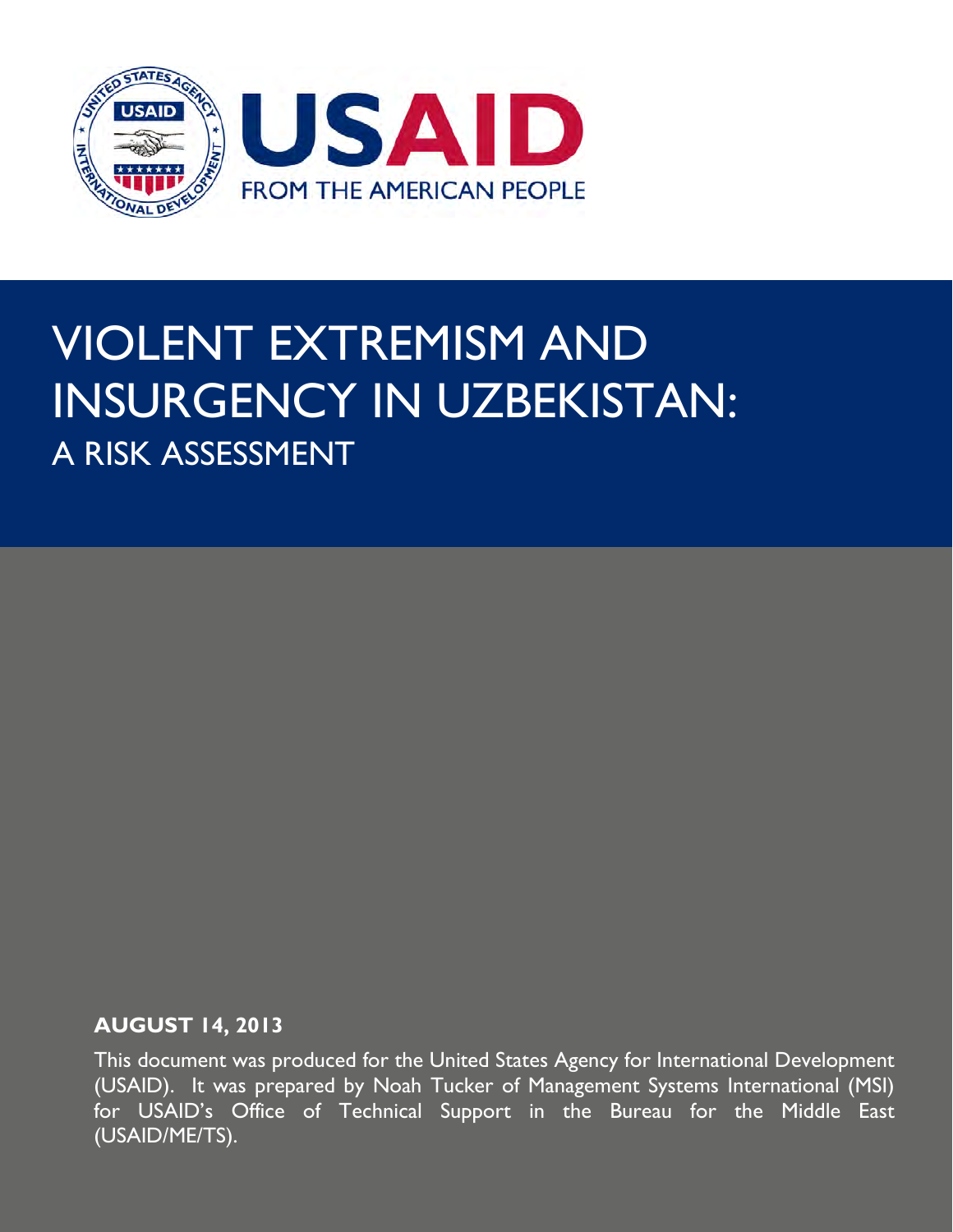# VIOLENT EXTREMISM AND INSURGENCY IN UZBEKISTAN:

# A RISK ASSESSMENT



A SUBSIDIARY OF COFFEY INTERNATIONAL, LTD

600 Water Street, SW, Washington, DC 20024, USA Tel: +1.202.484.7170 | Fax: +1.202.488.0754 www.msiworldwide.com



Contracted under AID-OAA-TO-11-00051 Democracy and Governance and Peace and Security in the Asia and Middle East

This paper was prepared by Noah Tucker. Mr. Tucker is a Central Asia specialist with expertise in regional religious movements, ethnic conflict, and social media. He received an MA in Russian, Eastern European, and Central Asian Studies from Harvard University, and currently consults for a variety of US government, academic, and NGO clients including the Harvard/Carnegie Project on Islam in Eurasia, and Freedom House.

#### **DISCLAIMER**

The author's views expressed in this publication do not necessarily reflect the views of the United States Agency for International Development or the United States Government.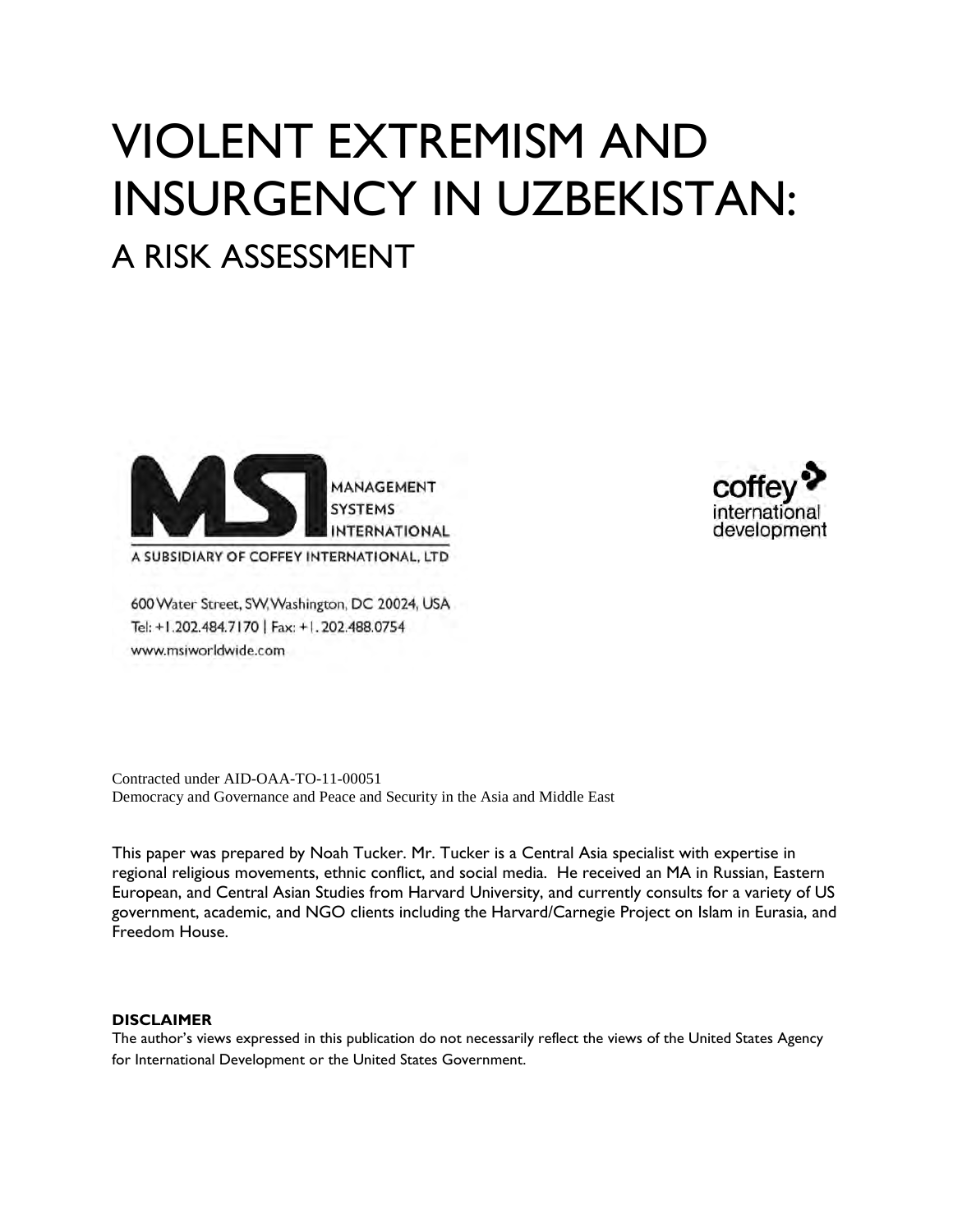# **CONTENTS**

| Civic Violence: Religious Responses to Riots and Ethnic Conflict  2 |  |
|---------------------------------------------------------------------|--|
|                                                                     |  |
|                                                                     |  |
|                                                                     |  |
|                                                                     |  |
|                                                                     |  |
|                                                                     |  |
|                                                                     |  |
|                                                                     |  |
|                                                                     |  |
|                                                                     |  |
|                                                                     |  |
|                                                                     |  |
|                                                                     |  |
|                                                                     |  |
| Scenario 1: Conflict Among Elites Creates Opportunities for VE/I 15 |  |
| Scenario 2: Ethnic Conflict Creates Opportunities for VIE  15       |  |
| Scenario 3: Migrant Workers or other Expatriates are "Self-         |  |
|                                                                     |  |
| Scenario 4: The Return of the IMU/IJU to Operational Capacity in    |  |
|                                                                     |  |
|                                                                     |  |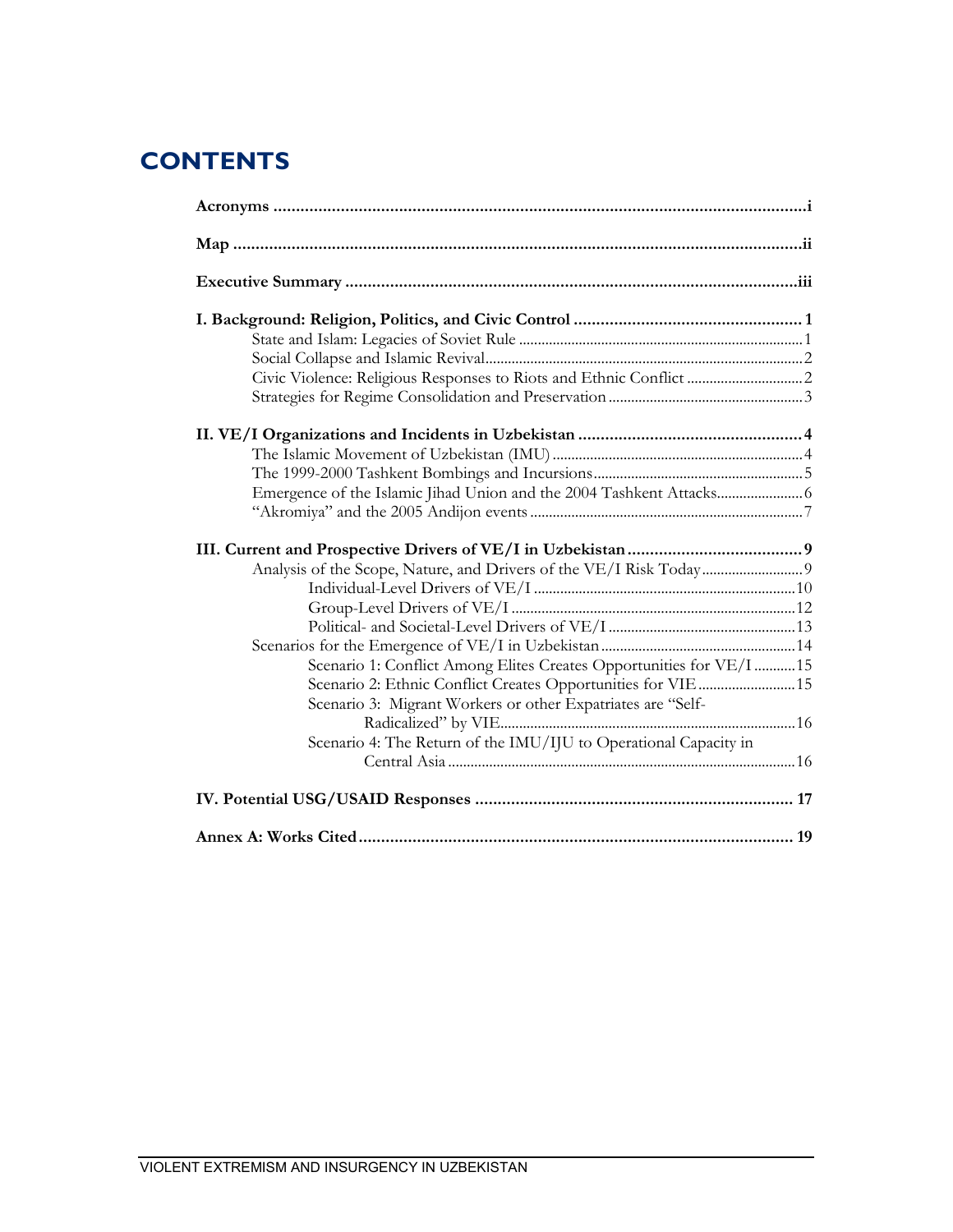# **ACRONYMS**

| <b>AQMM</b>  | Al-Qaeda Media Machine                                             |  |  |  |
|--------------|--------------------------------------------------------------------|--|--|--|
| <b>BTRs</b>  | armored personnel carriers                                         |  |  |  |
| GDP          | Gross Domestic Product                                             |  |  |  |
| <b>HRW</b>   | Human Rights Watch                                                 |  |  |  |
| HТ           | Hizb-ut-Tahrir                                                     |  |  |  |
| ICG          | <b>International Crisis Group</b>                                  |  |  |  |
| IJU          | Islamic Jihad Union (Islomiy Jihod Ittihodi)                       |  |  |  |
| IMU          | Islamic Movement of Uzbekistan (O'zbekistaon Islomiy Harakati)     |  |  |  |
| <b>ISAF</b>  | <b>International Security Assistance Force</b>                     |  |  |  |
| ISI          | Inter-Services Intelligence Agency (of Pakistan)                   |  |  |  |
| MOD          | Ministry of Defense of the Republic of Uzbekistan                  |  |  |  |
| <b>MVD</b>   | Ministry of Internal Affairs (of Uzbekistan)                       |  |  |  |
| NATO         | North Atlantic Treaty Organization                                 |  |  |  |
| <b>SADUM</b> | Spiritual Administration of Muslims of Central Asia and Kazakhstan |  |  |  |
| <b>SNB</b>   | National Security Services (of Uzbekistan)                         |  |  |  |
| TSJ          | Transnational Salafi Jihad                                         |  |  |  |
| UAE          | United Arab Emirates                                               |  |  |  |
| US.          | <b>United States</b>                                               |  |  |  |
| <b>USAID</b> | United States Agency for International Development                 |  |  |  |
| <b>USG</b>   | United States Government                                           |  |  |  |
| <b>USSR</b>  | United Soviet Socialist Republic                                   |  |  |  |
| VE/I         | Violent Extremism and Insurgency                                   |  |  |  |
| VIE          | Violent Islamist Extremism                                         |  |  |  |
|              |                                                                    |  |  |  |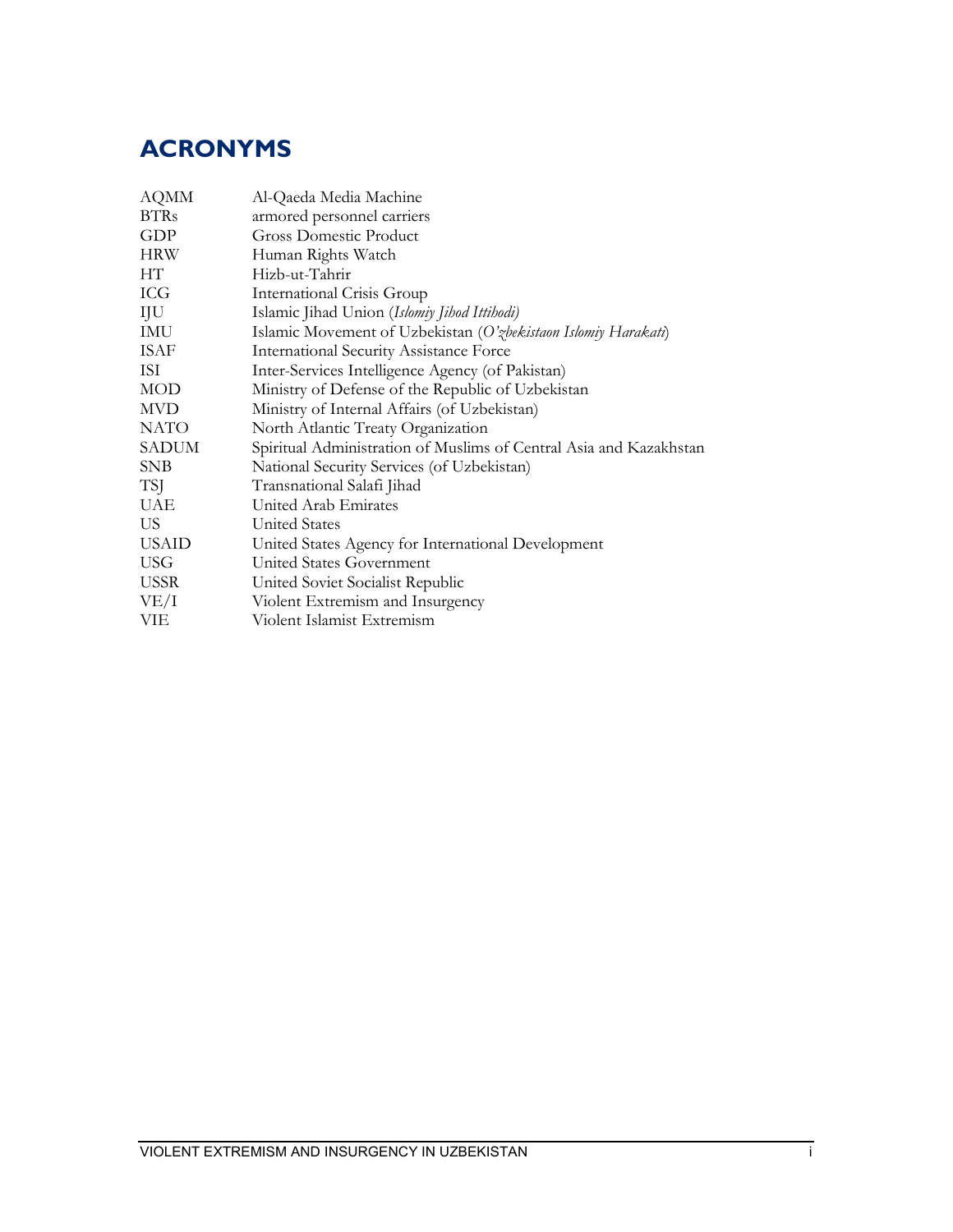## **MAP**

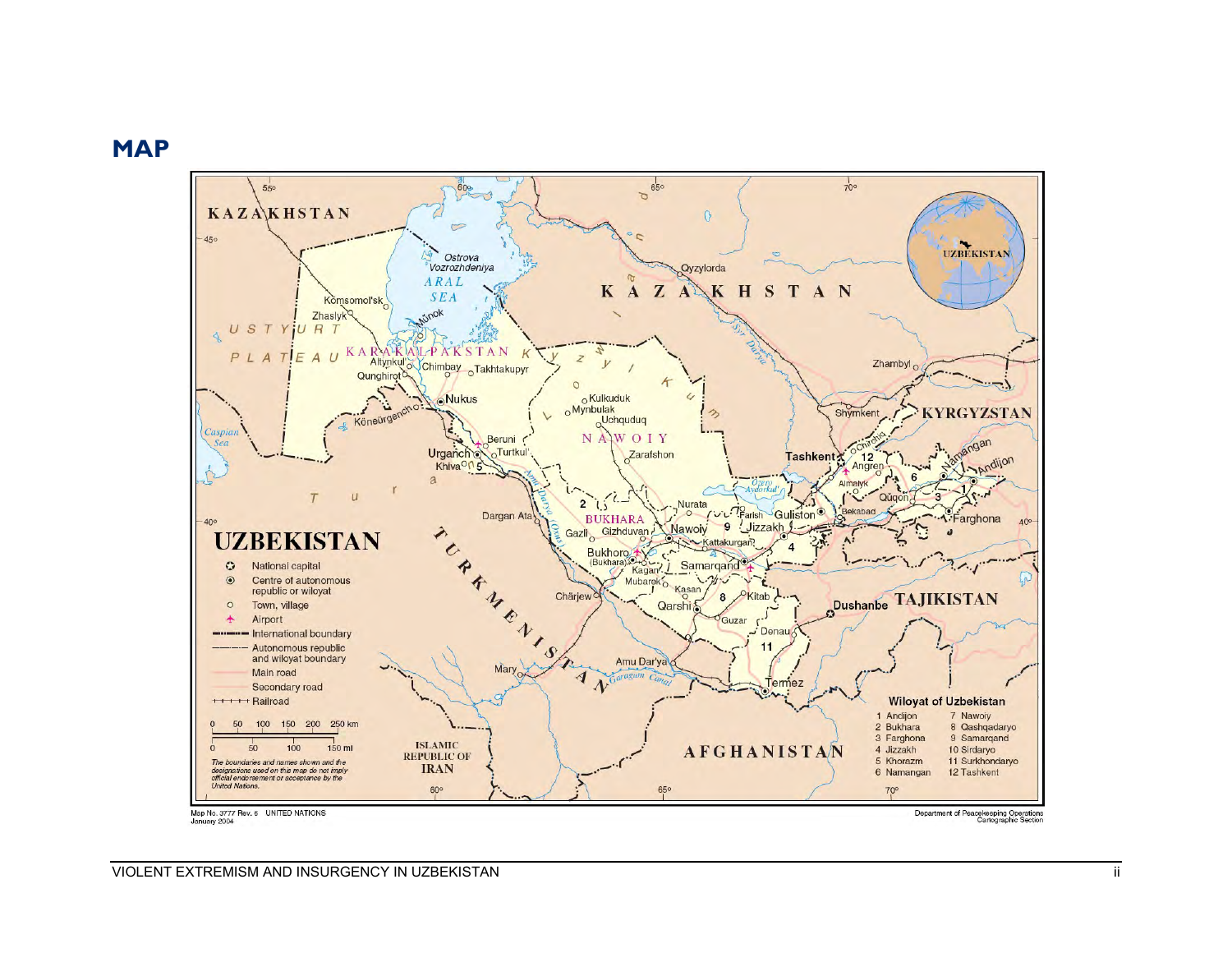# **EXECUTIVE SUMMARY**

This report draws on and synthesizes published sources to assess the current and prospective risk of violent extremism and insurgency (VE/I) in Uzbekistan. It does not attempt to offer an in-depth analysis of VE/I in Uzbekistan, but rather seeks to provide an overview of key drivers, mitigants and trends in order to inform future USG policies and programs. The framework used for this assessment is based on the Guide to Drivers of Violent Extremism, produced for USAID by Management Systems International (MSI).

**Context.** Up to 96.3% of Uzbekistan's population self-identify as Muslims.<sup>[1](#page-5-0)</sup> Almost all are Sunni Muslims who describe themselves as followers of the Hanafi school that enjoys official support. External displays of religiosity, however, are carefully regulated and discouraged. The vast majority of Uzbekistan's Muslims do not participate in formally organized religious structures or attend mosque regularly (9% attend weekly), but Islam is increasingly a frame of reference for moral decisions and debates and an important part of Uzbek identity. This unusual dichotomy between public religious practice and private belief has emerged as a result of authoritarian controls over civic and religious freedom.

An Islamic revivalist movement began in the late Soviet period and benefited from increased religious tolerance from Soviet authorities. Islamic values were seen by many as an attractive alternative to chaos, corruption and ethnic violence that emerged during the transition, especially in the peripheral Ferghana Valley, where many charismatic religious leaders had emerged with strong local followings. The Karimov government developed and continues to deploy a two-part response to this popular challenge, both parts of which had their roots firmly in the Soviet period. The first is to co-opt the appeal of religion by promoting carefully vetted religious figures and ideas through state-sponsored institutions closely managed by the quasi-independent Muftiate. The second is to brand all other religious figures and activity as "foreign extremism" and to police it as a security threat, using as much force as necessary—as in Andijon, where state security forces killed as many as 600 unarmed civilians—and treating thousands of religiously observant Muslims as potential terrorists.

The government has used the existence of the Islamic Movement of Uzbekistan (IMU), Islamic Jihad Union (IJU) and "Akromiya" Uzbekistan to justify government repression, which has resulted in as many as 10,000 religious prisoners of conscience by current estimates. Though Uzbekistan has been the target of terrorist or insurgent violence several times in the past two decades, after each episode the government exaggerated the threat and responded disproportionately or with excessive force. Terror and insurgency have at times been a legitimate threat to public safety, but the damage done to the civilian population by the government's heavy-handed response has exacerbated the threat posed by extremist or militant groups in every case.

With this in mind, it cannot be ignored that the Islamic Movement of Uzbekistan (IMU) and its splinter group the Islamic Jihad Union (IJU) are very real organizations allied with al-Qaida. However, neither group has launched a significant attack inside Uzbekistan since 2004. Although the government prefers to refer to them as domestic groups, both are currently based in Pakistan. They have become integrated into the ongoing Afghan conflict and other priorities of the Transnational Salafi Jihad (TSJ) movement, and as a result have been severely degraded by US military operations.

<span id="page-5-0"></span> $\overline{a}$ <sup>1</sup> Pew Forum on Religion & Public Life, *Mapping the Global Muslim Population*. [http://www.pewforum.org/uploadedfiles/Topics/Demographics/Muslimpopulation.pdf.](http://www.pewforum.org/uploadedfiles/Topics/Demographics/Muslimpopulation.pdf)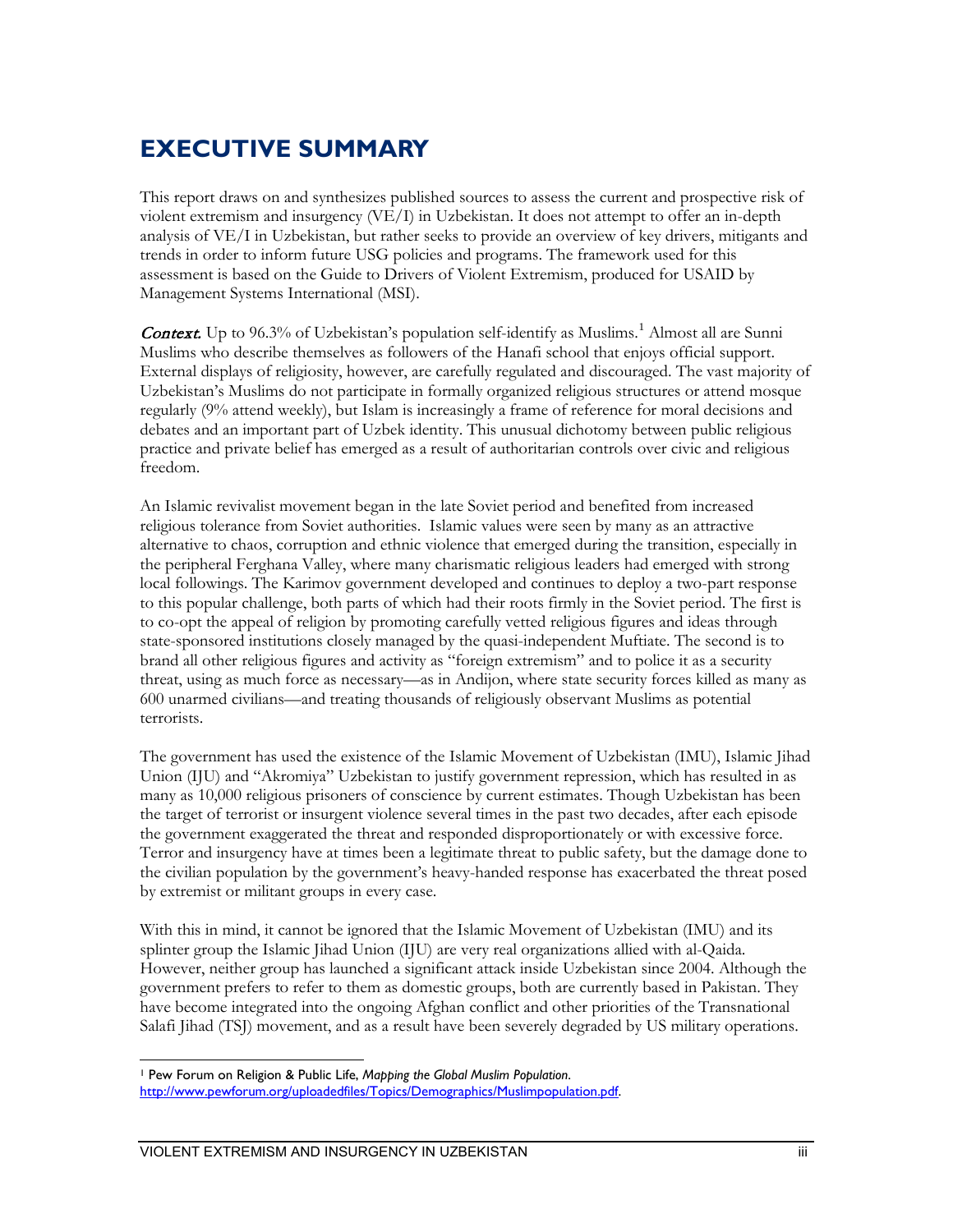Uzbekistan's high level of authoritarian consolidation and effective security services make it difficult or impossible for these groups to carry out significant attacks inside Uzbekistan, and neither has significant ties any longer to Uzbekistan's domestic population. Exaggerating the threat from and level of sympathy for these groups by tying them to any and all religiously observant Muslims, however, assists the Karimov regime in thoroughly repressing independent Islamic activity without generating popular unrest.

Similarly, the government has consistently attempted to tie events in Andijon in 2005—the second bloodiest conflict in Central Asia after the five-year Tajik civil war—to a vast conspiracy between extremist groups and the US government in an attempt to undermine Uzbekistan's independence. These events can be more accurately described as a localized insurgency motivated primarily by economic and civil rights grievances. It stands as an extreme example of both the potential for economic grievances to drive the population to desperate measures and of the way in which the government's own response constituted a greater threat to the civilian population than extremism or insurgency.

**Current risk.** While there have been episodes of violent extremism and militancy in Uzbekistan in the past, it is unlikely that significant new episodes would occur absent major changes in the current political order. Uzbekistan differs from most other countries in the region because it is a highly consolidated authoritarian regime. The success of this consolidation and the degree of control it can exercise makes some individual drivers of extremism less relevant for Uzbekistanis living inside the country. No secular or Islamic opposition group can participate legally in the political system. According to our best assessments, no extremist groups have an organized presence in the country - even underground. This means there is no domestic group to join or to be coerced into joining and the costs to start even secular peaceful groups are well demonstrated by recent history. Individuals have relatively less autonomy in Uzbekistan's consolidated authoritarian system, making individual level drivers less relevant than in neighboring states.

Group level drivers likely have a much greater potential to pull Uzbekistanis into organized violence, though the absence of Islamist groups inside the country makes other networks and identities far more likely to drive conflict. Increased competition between regional patron-client groups currently in power threatens to result in conflict if a contested succession to President Karimov upsets the current balance and pits the groups against one another. Uzbek nationalism could similarly become a significant "pull" driver in the event of a protracted conflict perceived to target ethnic Uzbeks in neighboring states.

Additionally, economic grievances that threaten livelihoods or survival, especially when they affect an existing group or network that can act in solidarity and "pull" in individual members—such as all the merchants on a bazaar, or residents of a community cut off from vital services like heat or electricity or the network of businessmen in Andijon—remains one of the only drivers that continues to occasionally provoke social mobilization in defiance of local authorities or security services. Even under a strict authoritarian regime, the cost-benefit analysis appears to tilt toward collective action when individual citizens believe they have little or nothing left to lose and can contribute something meaningful if they act as a group.

Finally, in addition to individual- and group-level drivers of VE/I, USAID's *Guide to the Drivers of Violent Extremism* also highlights seven "political drivers" that have the potential to shape and reshape society broadly. These drivers include: (1) denial of political rights and civil liberties; (2) violations of human rights; (3) widespread government corruption; (4) the presence of ungoverned territories; (5) a history of prior militant conflict; (6) external state support for domestic violent extremist groups;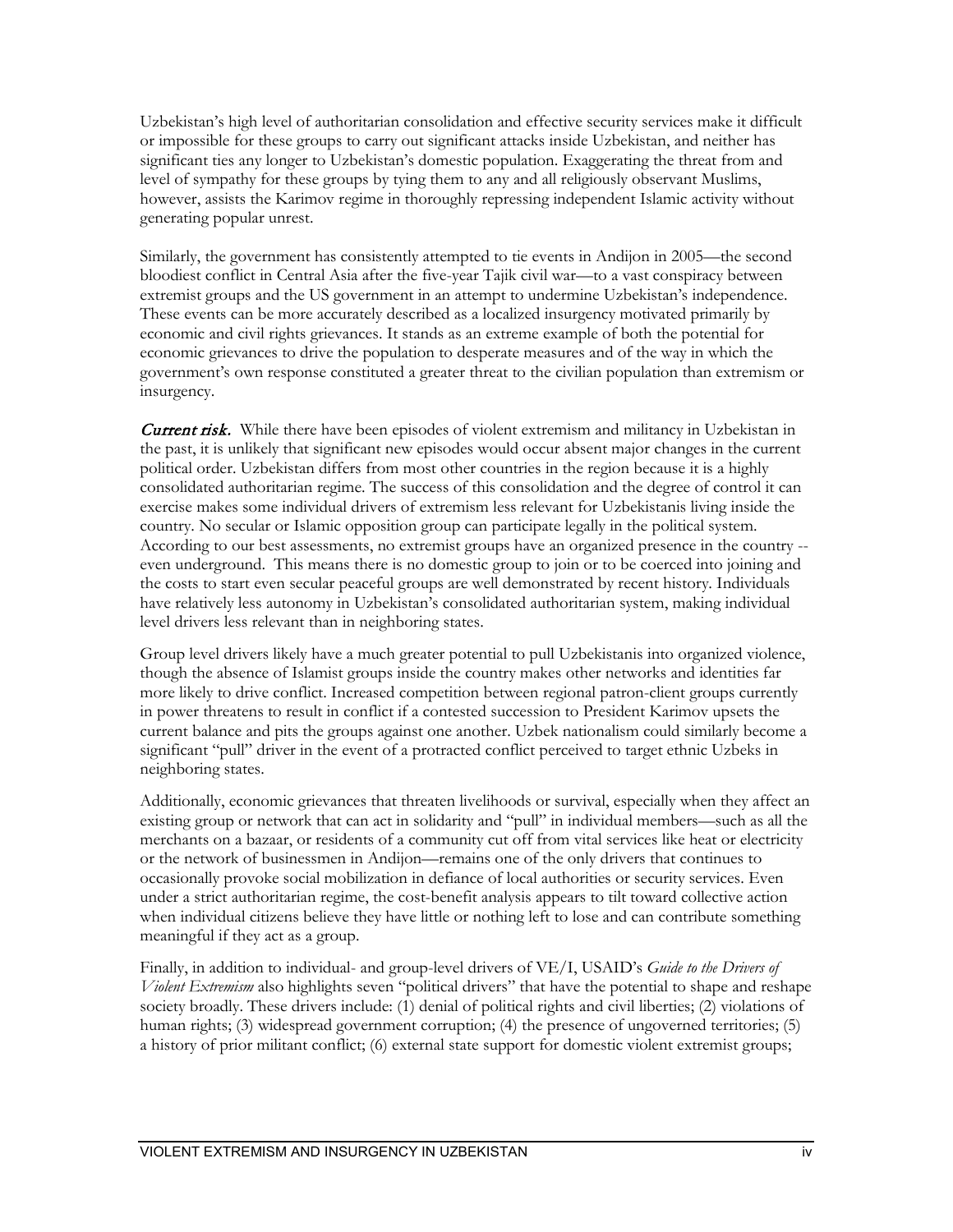and  $(7)$  illegitimate yet unchallenged national governments.<sup>[2](#page-7-0)</sup> Many of these drivers are present today in Uzbekistan, but authoritarian controls and the pervasive influence of the security services successfully prevent even peaceful protest or public complaint in response. If these drivers are predictive of the risk for VE/I in the country, this risk will depend in part on the durability of authoritarian controls and the choices made by Karimov's successors. Events in Libya and Syria since the Arab Spring illustrate the way that consolidated authoritarian regimes are, in a manner of speaking, highly stable "until they are not." The weak development of civil society and socio-political institutions outside the ruling party or elite groups often leads to chaos and violence when authoritarian regimes collapse or become vulnerable.

Future risk. While many potential drivers exist in Uzbekistan that have given rise to violent extremist groups elsewhere or moved populations to passively support them, as stressed in USAID's *Guide to the Drivers of Violent Extremism,* no combination of drivers constitutes an automatic formula for social mobilization. For a variety of reasons explored above, in spite of significant negative factors such as widespread human rights abuses and religious persecution, at present Uzbeks have not found extremist groups to be an attractive or useful network for social mobilization. The report assesses four scenarios, however, that could be the most likely vectors for future development of VE/I in Uzbekistan. These are: 1) Conflict among elites that creates opportunities for extremist groups; (2) The emergence of ethnic conflict in a neighboring state; 3) "Self-radicalization" among labor migrants or refugees; and 4) The return of the IMU or IJU to operational capacity in Central Asia.

**Implications for USG.** Uzbekistan presents significant challenge for USG/USAID responses chiefly because the current government is determined to resist democratizing or liberalizing reforms—and to some extent even reforms that might help create more socio-economic mobility for the populace—because of the threat these might pose the current order and centralized control over rents and resources. There are a few areas in which we can likely address the present drivers—which may create a long-term threat for instability even if controlled in the short term—in a way that current government could more easily see corresponds to its own goals and priorities. These are:

1) Education, including language instruction and opportunities for students to study in international institutions where they can acquire knowledge and skills that meet international standards.

2) Enhanced access to communications technologies that give users open access to information.

3) Support for religious freedom and moderate, independent religious organizations and institutions that can react to society's increasing interest in organizing their lives, communities, and moral decisions around religious principles.

<span id="page-7-0"></span> $\overline{a}$ <sup>2</sup> Denoeux and Carter, p. 27.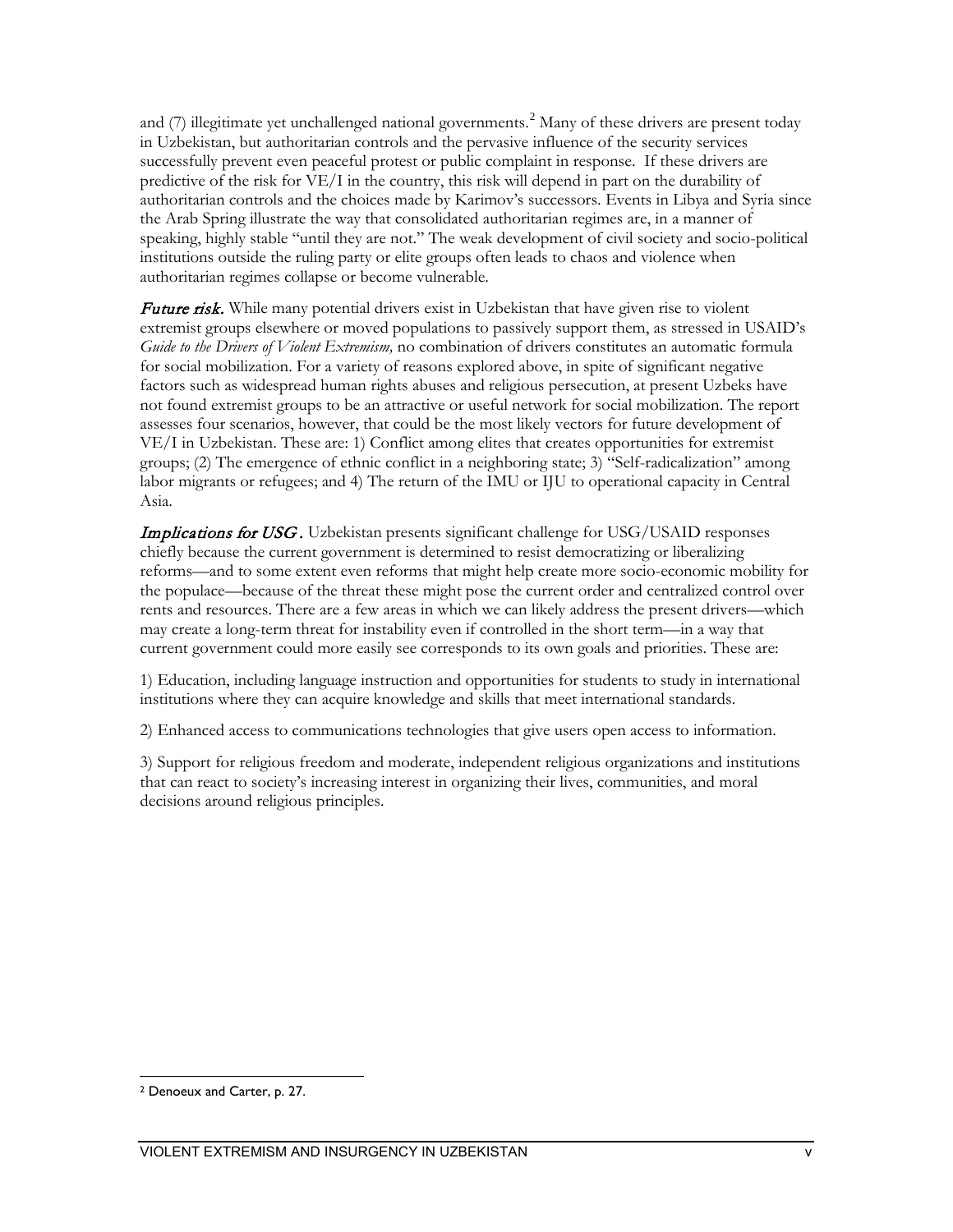| Key issues              | <b>Overall</b> assessment                                         | <b>Explanatory note</b>                                                                                            |
|-------------------------|-------------------------------------------------------------------|--------------------------------------------------------------------------------------------------------------------|
| 1. Current level        | Very Low                                                          | Uzbekistan experienced small-scale attacks by extremist                                                            |
| of VE/I activity        |                                                                   | groups in 1999-2004 that posed a serious threat to                                                                 |
|                         |                                                                   | public safety but did not threaten the stability of the                                                            |
|                         |                                                                   | state. These groups have been severely degraded in the                                                             |
|                         |                                                                   | Afghan conflict and by US strikes; there is little or no                                                           |
|                         |                                                                   | evidence they maintain an operational presence in the                                                              |
|                         |                                                                   | country or border areas. The Andijon unrest in May                                                                 |
|                         |                                                                   | 2005 could be described as an insurgency to which the                                                              |
|                         |                                                                   | state responded with overwhelming force that was                                                                   |
|                         |                                                                   | effective but also disproportionate.                                                                               |
| 2. Overall              | Uzbekistan is a consolidated                                      | Primary emphasis on security responses and rapid (and                                                              |
| capacity of             | authoritarian regime with                                         | potentially uncontrollable) growth of influence of the                                                             |
| state and               | highly developed security                                         | National Security Services (SNB) have likely weakened                                                              |
| society to              | capabilities. It has consistently                                 | the capacity of society to respond to violent extremism.                                                           |
| respond to              | demonstrated the ability to                                       | This situation could increase the country's vulnerability                                                          |
| VE/I                    | use overwhelming and at                                           | to VE/I in the (unlikely) event of a sudden political                                                              |
|                         | times indiscriminate force                                        | collapse. Civil society is atrophied and in the forms that                                                         |
|                         | against any internal                                              | it is allowed to exist is mostly subservient to the state                                                          |
|                         | challenges. Centralized                                           | and can do little or nothing to compliment state                                                                   |
|                         | control, however, likely                                          | programs. Officially sponsored religious institutions are                                                          |
|                         | undermines social capacity to                                     | weak and their legitimacy is likely increasingly                                                                   |
|                         | respond to VE/I.                                                  | compromised by government manipulation.                                                                            |
| 3. Likely               | The risk of substantial VE/I                                      | The lack of a history of domestic organized violent                                                                |
| trajectory of           | over the next 3-5 years is low,                                   | extremism or organized insurgency in the country and                                                               |
| VE/I over next          | barring significant political or                                  | the state's strong capacity to respond to nascent threats                                                          |
| 3-5 years               | civil conflict that could lead                                    | suggests that home-grown VE/I will not be widespread                                                               |
|                         | to the sudden collapse of the                                     | during this time. The existence of numerous drivers of                                                             |
| 4. Nature of the        | current regime.                                                   | VE/I suggest that other types of conflict could emerge.                                                            |
|                         | Attacks by extremist groups                                       | The regime is vulnerable to extremism and militancy                                                                |
| threat posed by<br>VE/I | are unlikely to threaten                                          | emerging from nationalist groups or internal conflicts<br>between ruling elite groups especially in the event of a |
|                         | political or economic stability<br>and likely would contribute to | contested succession. Nationalism is on the rise                                                                   |
|                         | the Karimov regime's claims                                       | accompanied by an isolationist, victim mentality                                                                   |
|                         | that the extremist threat                                         | promoted by the state that could draw society into a                                                               |
|                         | justifies authoritarian                                           | destructive ethnic conflict in a neighboring state, but                                                            |
|                         | measures. VE/I does not                                           | Uzbekistan's powerful military is unlikely to suffer                                                               |
|                         | pose a significant threat to the                                  | significant losses in any such conflict. Regionally based                                                          |
|                         | country's economic                                                | patron-clients may attempt to mobilize violence in the                                                             |
|                         | development                                                       | event of a contested presidential succession, at outcome                                                           |
|                         |                                                                   | that could have devastating political and economic                                                                 |
|                         |                                                                   | consequences.                                                                                                      |
| 5. Implications         | Authoritarian controls                                            | Recommendations for feasible programs include                                                                      |
| for USG                 | obviate short-term VE/I                                           | education assistance, spread of communications                                                                     |
| policies and            | risks, development                                                | technology, and support for the development of                                                                     |
| programs                | approaches can best address                                       | moderate religious institutions in country and a multi-                                                            |
|                         | feasible medium and long-                                         | state effort for the millions of Uzbeks living elsewhere                                                           |
|                         | term problems.                                                    | as migrant laborers.                                                                                               |

#### **Summary Assessment of Violent Extremism and Insurgency (VE/I) Risks in Uzbekistan**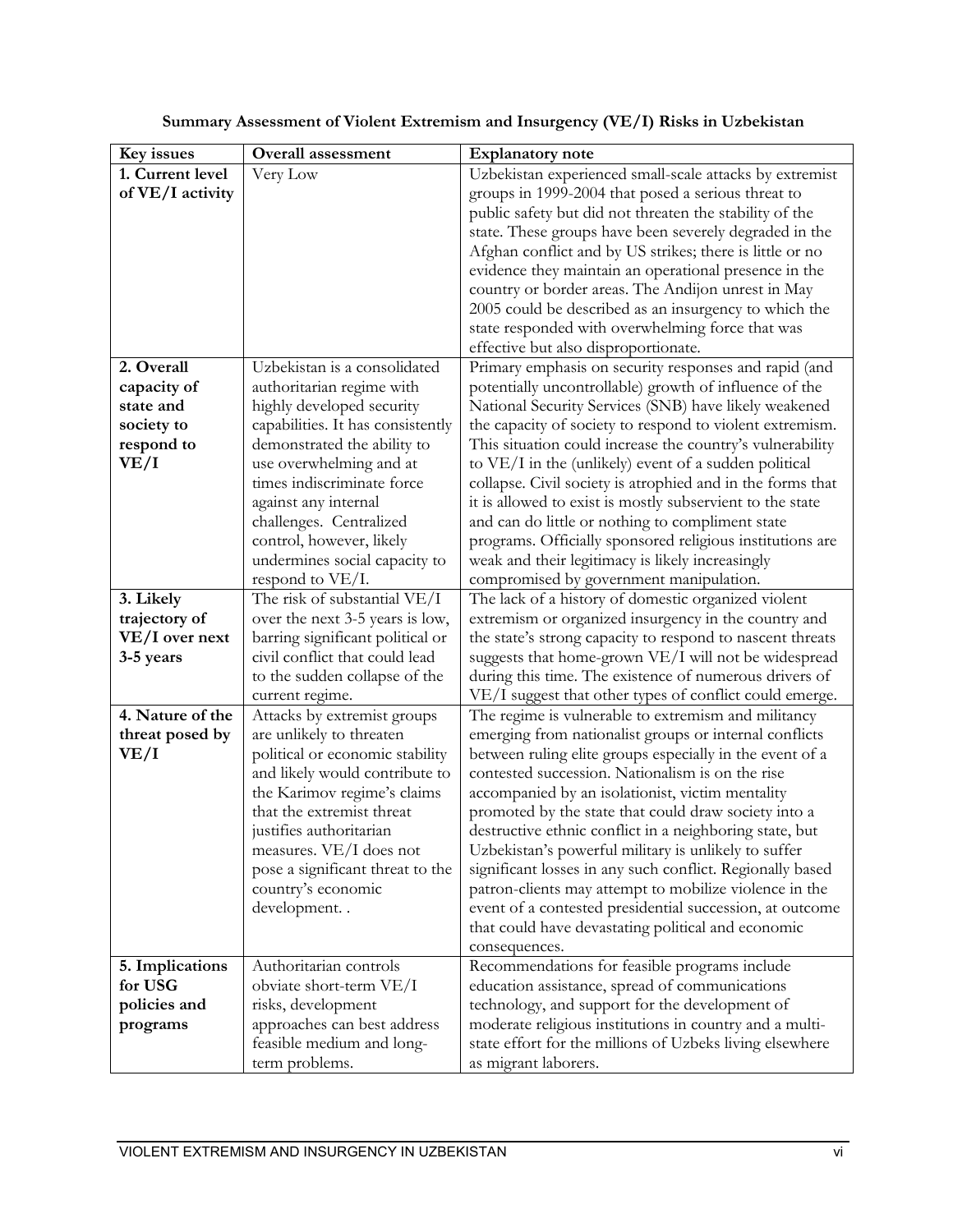# **I. BACKGROUND: RELIGION, POLITICS, AND CIVIC CONTROL**

Uzbekistan is unique among the Muslim-majority states of Central Asia for the degree to which it has successfully re-created a highly consolidated authoritarian regime after the collapse of the USSR. The Karimov government in Uzbekistan attempts to engineer social, religious, economic and political life on a scale almost equal to the Soviet Union. This situation creates a paradox for assessing the potential risk for violent extremism and insurgency (VE/I). Authoritarian controls make the emergence of any opposition to the current order highly unlikely while simultaneously exacerbating many of the most important macro- and individual-level drivers for VE/I.

## **State and Islam: Legacies of Soviet Rule**

According to Pew Research reporting, up to 96.3% of Uzbekistan's population self-identify as Muslims.[3](#page-9-0) Almost all are Sunni Muslims who describe themselves as followers of the Hanafi school that enjoys official support. External displays of religiosity, however, are carefully regulated and discouraged. The vast majority of Uzbekistan's Muslims do not participate in formally organized religious structures or attend mosque regularly (9% attend weekly), but Islam is increasingly a frame of reference for moral decisions and debates and an important part of Uzbek identity.<sup>[4](#page-9-1)</sup> The ancient oasis cities of Uzbekistan's southern regions were centers of Islamic civilization from its earliest centuries, and were home to many of its major figures like Imam al-Bukhari and Bahuaddin Naqshband who are celebrated today as part of Uzbekistan's official national heritage.

When Soviet power consolidated over Central Asia in the late 1920s, the Soviet government began a massive social reorganization that attacked Islamic institutions, scholars, clerics, and external signs of religiosity and drove religion almost completely from public view, destroying many of the community institutions that had organized social and civic life.<sup>[5](#page-9-2)</sup> These formalized Muslim institutions were more developed in the urban areas of Uzbekistan and in the densely settled cities of the Ferghana Valley than in other areas of Central Asia, and were viewed as dangerous competitors to Communist legitimacy and control. During World War II, however, Moscow began to see advantages to allowing limited civic religious activity in a way they believed could be controlled. In 1943 the establishment of the Spiritual Administration of Muslims of Central Asia and Kazakhstan (SADUM, or the "Muftiate") marked a transition to a period of relative religious tolerance.

The return of limited opportunities for legal religious education and a markedly less harsh policy toward unregistered education and activity signaled that the Soviet government no longer felt Islam was a direct threat to Communist legitimacy.<sup>[6](#page-9-3)</sup> Educational, legal, political, and civic institutions were thoroughly secularized and promoted official state atheism. For many, faith became a private matter reserved for the sphere of the home and the family; it was not uncommon for members of the Communist party to profess atheism during their careers and wait to practice religion until after

<span id="page-9-0"></span>[http://www.pewforum.org/uploadedfiles/Topics/Demographics/Muslimpopulation.pdf.](http://www.pewforum.org/uploadedfiles/Topics/Demographics/Muslimpopulation.pdf) 4 Pew Forum on Religion & Public Life, *The World's Muslims: Unity and Diversity. [http://www.pewforum.org/Muslim/the-](http://www.pewforum.org/Muslim/the-worlds-muslims-unity-and-diversity-2-)*

 $\overline{a}$ <sup>3</sup> Pew Forum on Religion & Public Life, *Mapping the Global Muslim Population*.

<span id="page-9-1"></span>*[worlds-muslims-unity-and-diversity-2-;](http://www.pewforum.org/Muslim/the-worlds-muslims-unity-and-diversity-2-) Jo*J*Johreligious-commitment.aspx#mosque.* Johan Rasanayagam, Islam in Post-Soviet Uzbekistan: The Morality of Experience (Cambridge University Press: 2012).

<span id="page-9-2"></span><sup>5</sup> Shoshana Keller, To Moscow, not Mecca: the Soviet Campaign against Islam in Central Asia, 1917-1941 (Westport, CN: Praeger 2001).

<span id="page-9-3"></span><sup>6</sup> Eren Marat Tasar, *Soviet and Muslim: The Institutionalization of Islam in Central Asia, 1943-1991*, PhD dissertation, Harvard University Department of History (Cambridge, Mass. 2010).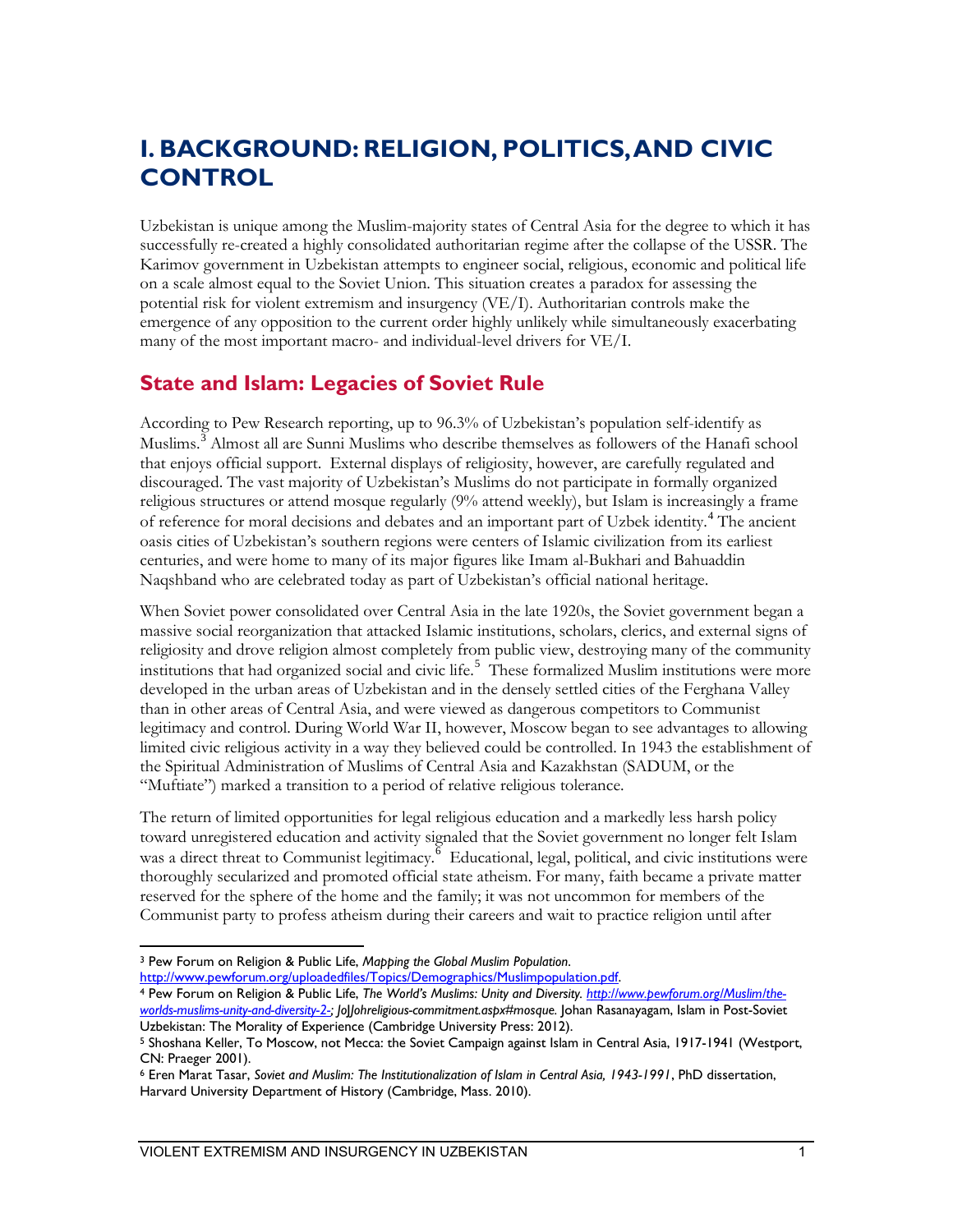retirement out of the public eye. For some Uzbeks today—especially those who grew up in the Soviet system—overt public displays of religiosity continue to arouse suspicion and discomfort, a sentiment that the government uses to its advantage as it continues to strictly control religious activity; many others are uncomfortable with public practice of religion as a consequence of exactly those controls.

## **Social Collapse and Islamic Revival**

By the 1970s and early 1980s private religious schools flourished on the margins of official civic and social institutions, especially in peripheral areas like Ferghana Valley. Only two Islamic institutes of higher education were available for all of Central Asia, and these were far too small to meet cautious public demand for religious teaching and for clerics who could perform funerals and other life cycle rituals. A sharp divide emerged in this period between conservative traditionalist Hanafi scholars and a group of reformists who arose out of these schools called the *mo'jaddiddiya,* or "renewers." These reformers argued for a revival of "pure" Islam that focused on religion modeled in the primary texts, the Qur'an and Sunna, and rejected what they described as accommodations traditional Hanafi clerics made toward both local practices they described as superstition and "Russian" or "Communist" lifestyles and mores. In spite of the latter, Soviet authorities, including the Muftiate, found a shared agenda with the reformers in their fight against local mystical practices regarded as "backwards" superstitions; this tacit approval gave them considerably more room than their traditionalist peers to teach, argue, and even publish openly in Communist government newspapers.<sup>[7](#page-10-0)</sup>

As the Soviet order started to collapse in the mid and late 1980s young, charismatic imams from this movement like Abduvali Qori Mirzaev in Andijan, Obidxon Qori Nazarov in Namangan and later Tashkent began to draw a significant social following. Revivalist reformers met little or no resistance from disorganized Soviet authorities as they began to promote an increased social and potentially even a political role for Islam in everyday life and mobilized to take over functioning mosques from older-generation clerics and petition for others to re-open. Then and today, Islamic revivalists' message of order, morality, and justice appealed to many in the atmosphere of collapse (*buzukchillik),*  corruption and inequality that many experienced in the late Soviet and independence period.<sup>[8](#page-10-1)</sup> Islamic revival was embraced by much of society as an exercise of newfound freedom that *glasnost'* and ultimately independence were supposed to bring.<sup>[9](#page-10-2)</sup>

## **Civic Violence: Religious Responses to Riots and Ethnic Conflict**

Even though national political order remained consistent and in the hands of the same Soviet elite groups during the transition to independence, in 1989, Soviet civic order and policing began to fully collapse in portions of the Ferghana Valley. Local elites and aspiring political entrepreneurs seized on the opportunity to mobilize members of the titular ethnic groups against perceived economic inequalities that they claimed favored ethnic minorities, capitalizing on the slogans of national revival movements. From 1989-1992, major episodes of civic violence, mostly along ethnic lines, broke out across the Ferghana Valley. As civic order and then the entire Soviet polity disintegrated, local communities formed groups of "people's militias" to protect neighborhoods. In the Valley, revivalist mullahs and imams organized civic groups that in riot-torn Namangan in particular filled a vacuum left by the collapse and restored order alongside or in cooperation with groups of Afghan war

<span id="page-10-0"></span> $\overline{a}$ <sup>7</sup> Babajanov, Muminov et al; Allen Frank and Jahongir Mamatov, *Uzbek Islamic Debates: Texts, Translations and Commentary* (Springfield, VA: Dunwoody Press, 2006). 8 Shahrani

<span id="page-10-2"></span><span id="page-10-1"></span><sup>&</sup>lt;sup>9</sup> Adeeb Khalid, *Islam After Communism: Religion and Politics in Central Asia (Berkeley: University of California Press,* 2007),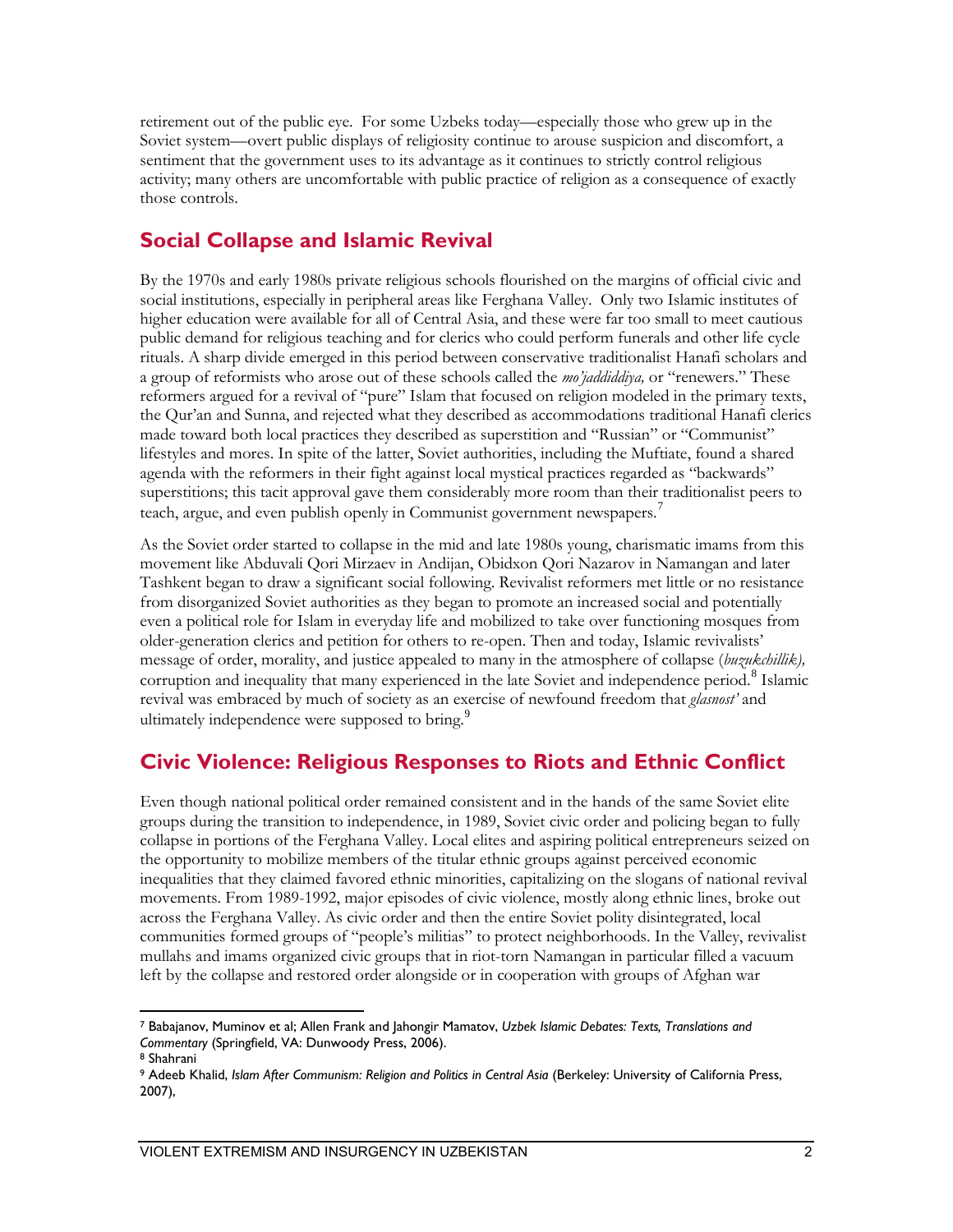veterans and martial arts clubs.<sup>[10](#page-11-0)</sup> The charismatic imams with the largest following, like Mirzoev and Nazarov, kept their distance from these groups and avoided any direct political confrontation.<sup>[11](#page-11-1)</sup> But in Namangan a group led by a young mullah named Tohir Yo'ldosh and an Afghan war veteran, Juma Namangani, pushed for more. In late 1991 they demanded that Karimov annul the new parliament and create an Islamist government. For a period of a few months in late 1991 and early 1992, they and affiliated groups repurposed a Communist government facility in Namangan as an Islamic education center and publicly humiliated Karimov when he attempted to negotiate with them.<sup>[12](#page-11-2)</sup> Karimov regrouped, and within three months had disbanded all the militia groups of the Valley and driven their leaders across the border into Tajikistan, where many were pulled into the conflict that erupted there later in 1992.<sup>[13](#page-11-3)</sup>

#### **Strategies for Regime Consolidation and Preservation**

No imams dared question the secular order after control was restored in Namangan in early 1992, but like in the USSR of the 1920s the semi-consolidated regime in Tashkent feared the challenge popular imams might pose to its legitimacy. Even the Soviet-organized Muftiate, designed to manage religious activity under state atheism, seemed like a potential threat as crowds in the Khokand held demonstrations asking Mufti Muhammad Sodiq Muhammad Yusuf to run for president.<sup>[14](#page-11-4)</sup> The strategy Karimov developed in response is to promote Islamic symbols and carefully selected, reliable religious figures to appropriate the popular legitimacy of Islam, while at the same time conducting campaigns with the security services to remove all individuals and groups who may challenge the status quo. The first round of crackdowns eliminated members of the Muftiate who were deemed either too popular or unreliable: the Mufti himself, Muhammad Sodiq Muhammad Yusuf, was removed from his position in 1993 and driven into exile in Libya, replaced by an uncharismatic and unremarkable cleric with close ties to the government.<sup>[15](#page-11-5)</sup>

Abduvali qori Mirzoev, who had served as chief imam of Andijon, the largest city of the Ferghana Valley, disappeared in 1995 from the Tashkent airport. His followers have long believed he died in custody of the National Security Services. In 2012, an article appeared under a pseudonym from a source claiming to be a former NSS officer; the author claimed that Mirzoev died after only a few days in custody under intense torture.<sup>[16](#page-11-6)</sup> Obidxon qori Nazarov, who had become imam of one of the largest mosques in Tashkent and was a contender to become the next Mufti, was removed from his post by security services in 1996. After months of surveillance and threats he fled the country and went into hiding in 1998. Dozens of his relatives and hundreds of followers and students were arrested and interrogated, many of whom were abused in custody according to international monitors.<sup>[17](#page-11-7)</sup>

In addition to removing charismatic leaders the government has focused on policing religious practice itself in an effort to prevent any new challenges from appearing. The Uzbek government uses a broad criterion for justifying police actions against observant, non-political Muslims. People and practices deemed reliable and controlled by the Muftiate are described as "traditional" Islam that

<span id="page-11-1"></span><span id="page-11-0"></span><sup>10</sup> Abduvahitov, Khalid, Schoeberlein-Engel.<br><sup>11</sup> Bajabanov, Muminov, et al.<br><sup>12</sup> Eric McGlinchey, "Islamic Leaders in Uzbekistan," Asia Policy 1 (2006), p. 136.<br><sup>13</sup> Khalid. Matthew Stein, "The Goals of the Islamic Movem United States," U.S. Army Foreign Military Studies Office 2012.

 $\overline{a}$ 

<span id="page-11-3"></span><span id="page-11-2"></span>

<span id="page-11-5"></span><span id="page-11-4"></span><sup>&</sup>lt;sup>14</sup> McGlinchey, 136.<br><sup>15</sup> Irene Hilgers, *Why Do Uzbeks have to be Muslims?: Exploring religiosity in the Ferghana Valley (Halle: Lit Verlag 2009).* <sup>16</sup> The article is no longer available, but it was summarized here: "Взрывы 1999 года в Ташкенте: Теракт

<span id="page-11-6"></span>исламистов или спецслужб?" Ferghananews.ru, http://www.fergananews.com/article.php?id=7280

<span id="page-11-7"></span><sup>&</sup>lt;sup>17</sup> Acacia Shields, *Creating Enemies of the State: Religious Persecution in Uzbekistan, Human Rights Watch, 2004.*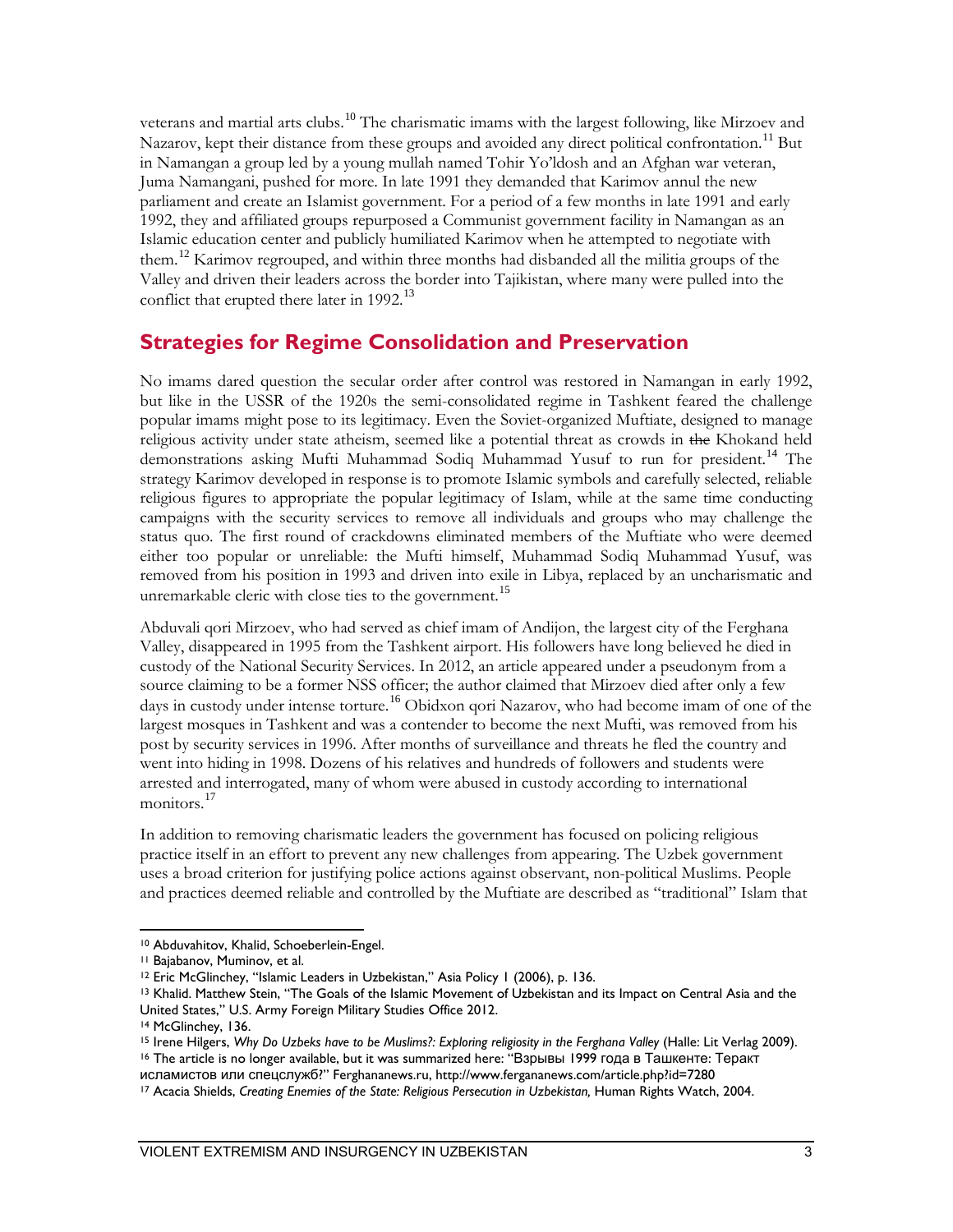corresponds to Uzbek national identity, while independent thought and religious activism or anything deemed too popular and thus potentially threatening is dubbed "foreign," "alien," or "extremist." Mirzoev and Nazarov became the names most frequently associated with "foreign" Islam, and to the present day hundreds of people have been charged with crimes against the state on the grounds of allegedly listening to recorded sermons by these clerics, which are widely available on the internet. Over time other groups real and imagined have been added to the list of threats, bringing the number of prisoners of conscience sentenced for treason or related crimes for their religious beliefs to between 6,000 and 10,000 at any given time since around 1999.<sup>[18](#page-12-0)</sup>

The religious policy of the Karimov government is rooted squarely in the Soviet past. Combining parts of both the early period (full-scale attack on religion and religious practice) and the Muftiate approach, the government selectively promotes Islamic practices and identity to enhance its legitimacy. The Karimov government promotes Islam while the USSR only tolerated it, but Uzbekistani Muslims have less freedom of conscience and association and face much harsher penalties for "unregistered" religious activity or unsanctioned external religious observance than they did in much of the post-war Soviet period. Under the basic legislation governing religious life, passed in its current form in 1998, harsh restrictions forbid any unofficial religious instruction in the home even within a single family. Proselytization of any religion is strictly forbidden, women and minors are banned from attending mosque in many places, and "religious clothing" worn by anyone other than officially registered clerics is forbidden—a vague law made to be so broad in enforcement that it effectively bans men from growing beards.<sup>[19](#page-12-1)</sup>

## **II. VE/I ORGANIZATIONS AND INCIDENTS IN UZBEKISTAN**

The extended history above is included to underline that Uzbekistan's approach to managing and policing Islam developed and has remained consistent—only intensifying the degree of control and surveillance—long before the first major incident attributed to Islamist extremists in February 1999.

## **The Islamic Movement of Uzbekistan (IMU)**

The roots of the IMU (*O'zbekistaon Islomiy Harakati*) are frequently traced to the 1991 confrontation in Namangan described above between Karimov, Yo'ldashev and Namangani. This approach presumes that the IMU developed its doctrine, goals and specifically its willingness to use terrorist violence to advance these shaped by the environment of the Ferghana Valley in the early 1990s, and implies that the same environment is likely to produce other similar groups. In reality, however, during the intervening years between 1991 and its first operations in 1999 the founders of the IMU were influenced in important ways by drivers that did not then and do not now exist in Uzbekistan.

Yoldashev, Namangani and their followers left Uzbekistan in early 1992 and parted ways. Namangani joined the Tajik Civil War (1992-1997) and served as a successful field commander for the United Tajik Opposition, fighting side by side with regional, and secular democratic groups.<sup>[20](#page-12-2)</sup> Yoldashev reportedly moved to Peshawar and traveled widely; it was in this period, not while living in the USSR, that he came under the influence of the Transnational Salafi Jihad (TSJ) movement and some of its

<span id="page-12-0"></span> $\overline{a}$ <sup>18</sup> US Commission on International Religious Freedom 2013 Annual Report, "Uzbekistan," p. 183.<br><sup>19</sup> International Crisis Group, *Central Asia: Islam and the State*, Asia Report No. 59, 2003.<br><sup>20</sup> Stein, "The Islamic Movem

<span id="page-12-1"></span>

<span id="page-12-2"></span>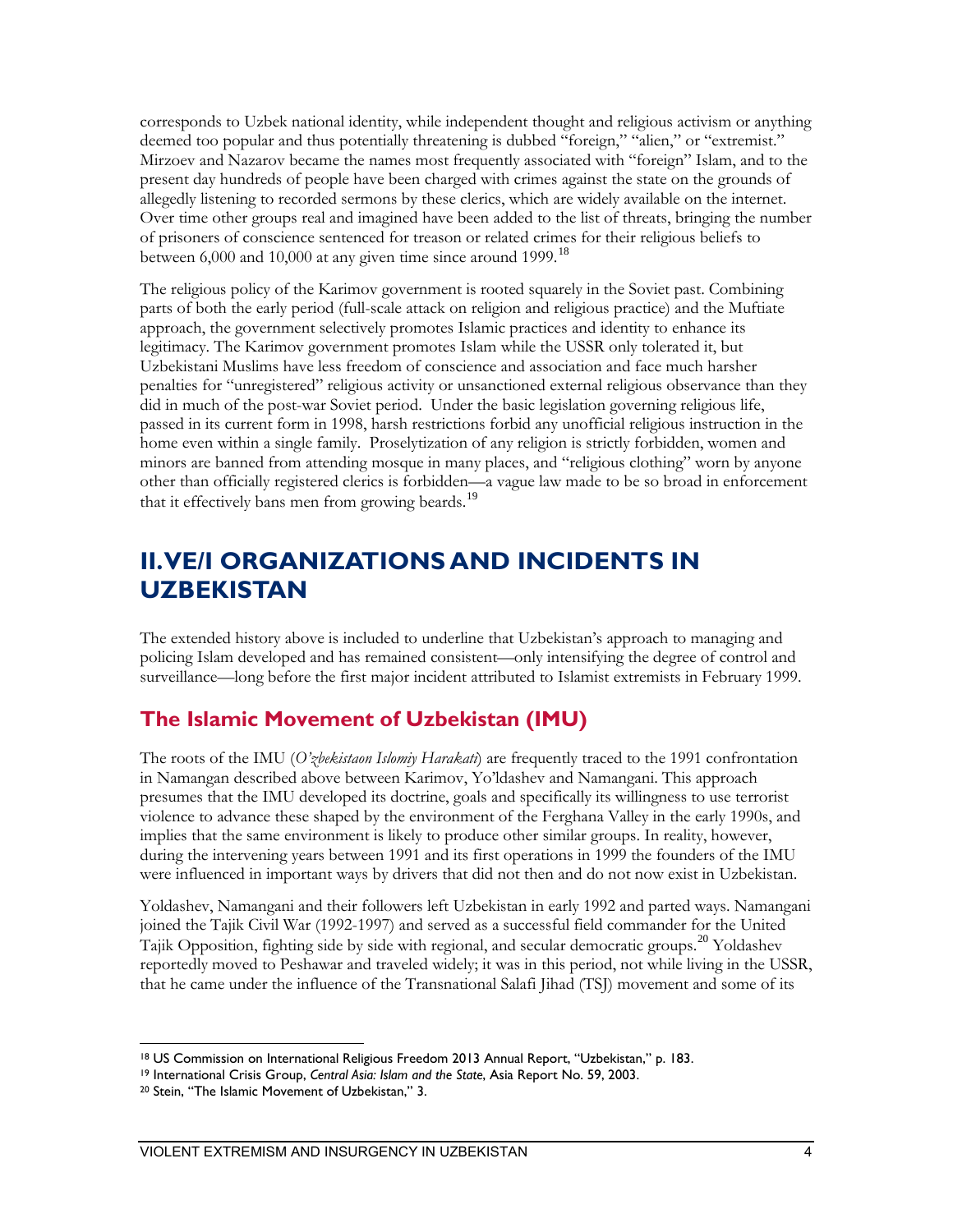leading figures.<sup>[21](#page-13-0)</sup> It was not until the Tajik civil war ended that Namangani and Yoldashev resumed their cooperation. They formed the IMU around 1998 in Afghanistan and only at that time focused their activities on overthrowing Karimov and establishing an Islamic state inside Uzbekistan. Yoldashev swore *bayat* (allegiance) to Mullah Omar. Uzbekistan actively supported the Northern Alliance against the Taliban; a victory against Karimov would have extended the power of the Islamic Emirate of Afghanistan.

With reference to the list of drivers identified by USAID's 2009 study that forms the basis for this series of reports, it is important to note that the IMU's founding, tactics, and goals were shaped in critical ways by several drivers that did not—and still do not—exist inside Uzbekistan even though the Karimov government was always a primary, if largely aspirational, target.<sup>[22](#page-13-1)</sup> The IMU formed and primarily operated outside Uzbekistan, its leaders battle-hardened in two foreign wars and supported by external states, including the Islamic Emirate of Afghanistan and, according to some sources, by Pakistan's Inter-Services Intelligence agency (ISI). In Afghanistan and Pakistan their leadership and rank-and-file were influenced by the ideology of global jihad to the extent that they refocused their operations on the Taliban's war with the NATO and the United States in 2001. This latter move was nearly fatal. It cost the movement all its original leadership and left it severely degraded, driven into the tribal areas of Pakistan. Namangani, the group's military commander, was killed in 2001 attempting to resist the US invasion of Afghanistan; Yoldashev, the charismatic ideological founder, was killed in Waziristan by a suspected US drone strike in 2009. His successor Abu Usman was killed in another drone strike in 2011. The IMU has not conducted a verified operation in Uzbekistan since 2000.

## **The 1999-2000 Tashkent Bombings and Incursions**

Before the IMU was pulled into the war between the US and the Taliban, however, the Uzbek government blamed them for what it claimed were the deadliest successful militant operations in Central Asia. In February 1999, a series of six car bombs detonated in central Tashkent near government buildings, killing up to sixteen people and injuring some 100. The bombings were unprecedented in Uzbekistan's short history and narrowly missed the arrival of Karimov's motorcade to a meeting at the Cabinet of Ministers. Karimov immediately described the attack as an attempt on his own life. Official investigation eventually blamed a broad international conspiracy between secular nationalist and Islamist groups, including the IMU and Hizb-ut-Tahrir, a non-violent Islamist party that had been building a modest presence mostly in the Ferghana Valley since the early years of independence.

The Uzbek government's heavy reliance on extracting confessions—often obtained under severe duress or torture—and on convicting dozens of people for the same crimes in evolving conspiracy narratives make it difficult to evaluate the evidence. Unlike operations later that year, the IMU denied responsibility for the bombings.<sup>[23](#page-13-2)</sup> Many believe the attacks were an internal conflict between elite groups. A pseudonymous article cited above by an author claiming to be a former NSS officer said the bombings were carried out by followers of the murdered imam Mirzaev in cooperation with the IMU and Chechnya-based Islamist militants.<sup>[24](#page-13-3)</sup> The evidence remains unclear, but "Islamic

<span id="page-13-0"></span> $\overline{a}$ <sup>21</sup> Ahmed Rashid, "They're Only Sleeping: Why militant Islamicists in Central Asia aren't going to go away" *The New Yorker, January 14, 2002.*<br><sup>22</sup> Guilain Denoeux and Lynn Carter, 'Guide to the Drivers of Violent Extremism' (produced for USAID by

<span id="page-13-1"></span>Management Systems International, 2009) <http://transition.usaid.gov/locations/subsaharan\_africa/publications/docs/guide\_to\_drivers\_of\_ve.pdf>.

<span id="page-13-2"></span><sup>23</sup> Ibid.

<span id="page-13-3"></span><sup>&</sup>lt;sup>24</sup> There is some evidence to indicate a grain of truth to this narrative. There may be no link to the February 1999 bombings specifically, but many members of the IMU and especially its splinter group, the IJU, revere Mirzaev as a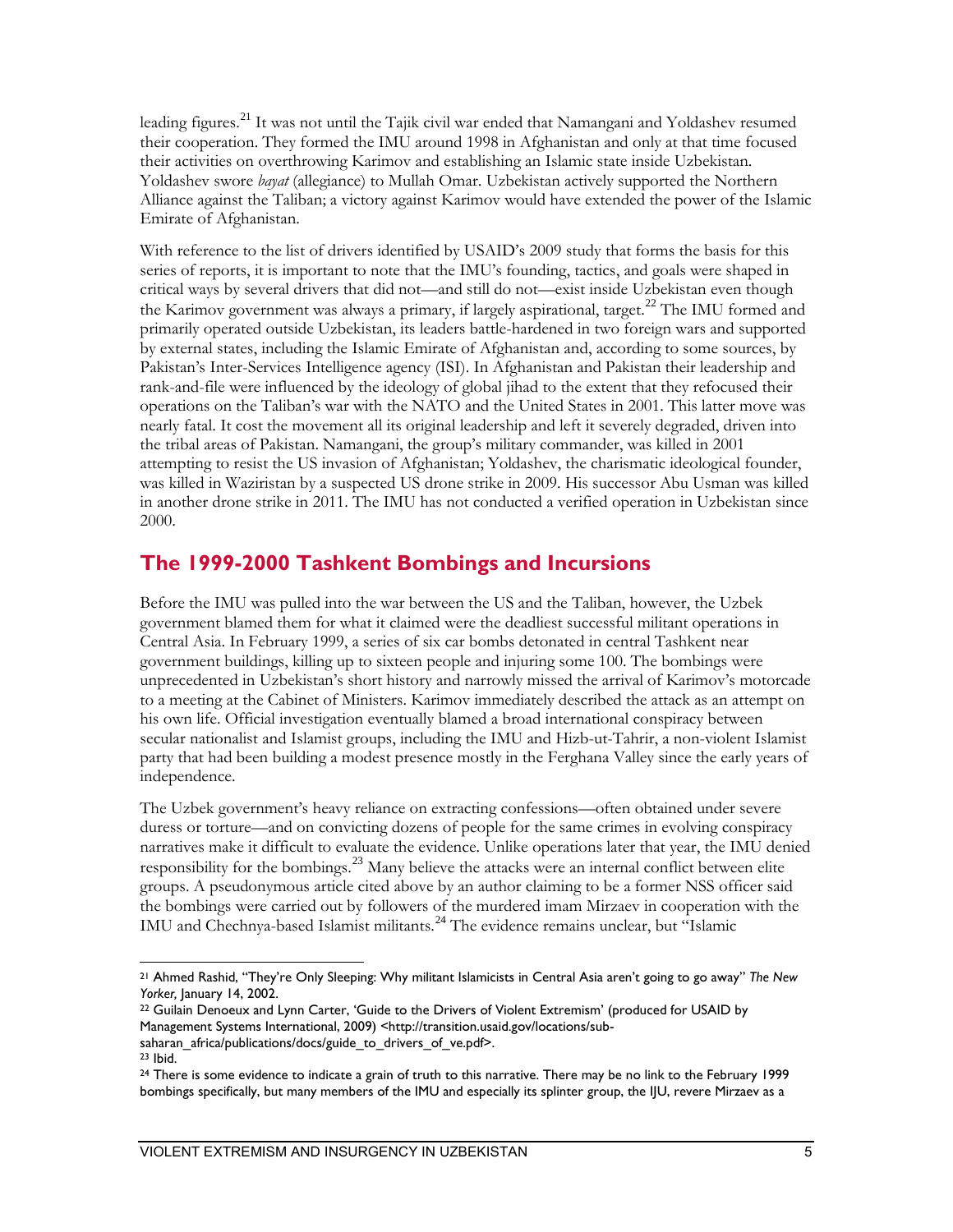extremists" became the target of massive arrest campaigns, sweeping up thousands of young men whose beliefs or external behavior were deemed "non-traditional."

In the summers of 1999 and 2000, the IMU engaged in verified operations from Namangani's former base in Tajikistan with logistical support from Mirzo Ziyoyev, the Tajik Minister for Emergency Situations and a former UTO comrade. Kidnapping and guerilla raids against police and military forces in Southern Kyrgyzstan enraged Tashkent; the Karimov government responded by launching air strikes on villages in Batken Province (Kyrgyzstan) and in Taviladara (Tajikistan) suspected to be staging grounds for the movement.<sup>[25](#page-14-0)</sup> In the most successful of the kidnapping operations the IMU militants captured a group of Japanese geologists; the Japanese government negotiated a ransom for them of up to six million dollars according to press reports, and as part of their release Russia agreed to transit the militants back to Afghanistan. [26](#page-14-1)

In the summer of 2000 another small group of Namangani's militants attempted set up a base of operations inside Uzbekistan in the remote mountains of Surxandaryo province bordering Tajikistan. Uzbekistani special operations forces quickly expelled the group, killing most of its members.<sup>[27](#page-14-2)</sup> In the process they bombed nearby mountain villages and reportedly arrested many unaffiliated civilians who lived in the area in an attempt to identify any local supporters. Simultaneous IMU operations in Kyrgyzstan were far less successful than the year before; Kyrgyz security forces better anticipated the raids and quickly engaged them.<sup>[28](#page-14-3)</sup>

The Karimov government became infuriated with Tajikistan for allegedly offering the IMU safe harbor. Uzbekistan mined large portions of the Uzbek-Tajik border and cut off natural gas supplies to its neighbor. Under pressure, Ziyoyev negotiated a deal with the IMU to retreat back to Afghanistan in return for safe passage through Tajik territory, again demonstrating the importance of external state support in the movement's small-scale military operations. Without what may have been tacit Tajik approval the IMU failed to launch any operations in the summer of 2001. After September 11 the US pushed the remaining IMU forces into the tribal areas of Pakistan, where they remain based today.

## **Emergence of the Islamic Jihad Union and the 2004 Tashkent Attacks**

Shortly after the IMU sought refuge in South Waziristan, they were further degraded by a split in the movement which resulted in the formation of a new organization called the Islamic Jihad Group, or later the *Islomiy Jihod Ittihodi:* the Islamic Jihad Union (IJU). One of the most important differences between the groups initially was their choice of tactics. Unlike Namangani's traditional guerilla warfare operations developed in the Tajik Civil War, the IJU adopted methods and targets more closely in line with the Transnational Salafi Jihad (TSJ) movement. In March of 2004, they claimed a series of attacks against police in Tashkent that shook the city.

On March 28, in the large Chorsu bazaar in Tashkent's old city, two young women detonated themselves near a row of police lined up for morning inspection, killing ten of them in Central Asia's first suicide attacks. Over four days other explosions and clashes with police killed up to 47 people,

 $\overline{a}$ spiritual leader and promote recordings of his teaching on their official website. There is no evidence that Mirzaev ever advocated religious violence, but his presumed murder by Uzbek authorities is a prominent grievance cited by insurgent groups.<br><sup>25</sup> Stein, "The Goals of the Islamic Movement of Uzbekistan," 4.

<span id="page-14-1"></span><span id="page-14-0"></span><sup>&</sup>lt;sup>26</sup> ICG, Central Asian Islamist Mobilisation and Regional Security, 1 March 2001, p. 8

<span id="page-14-2"></span><sup>27</sup> Stein, 5; ICG 8-9.

<span id="page-14-3"></span> $^{28}$  The IMU managed to kidnap a group of mountain climbers that included several US citizens, but the climbers took advantage of poor organization of the militants and quickly escaped.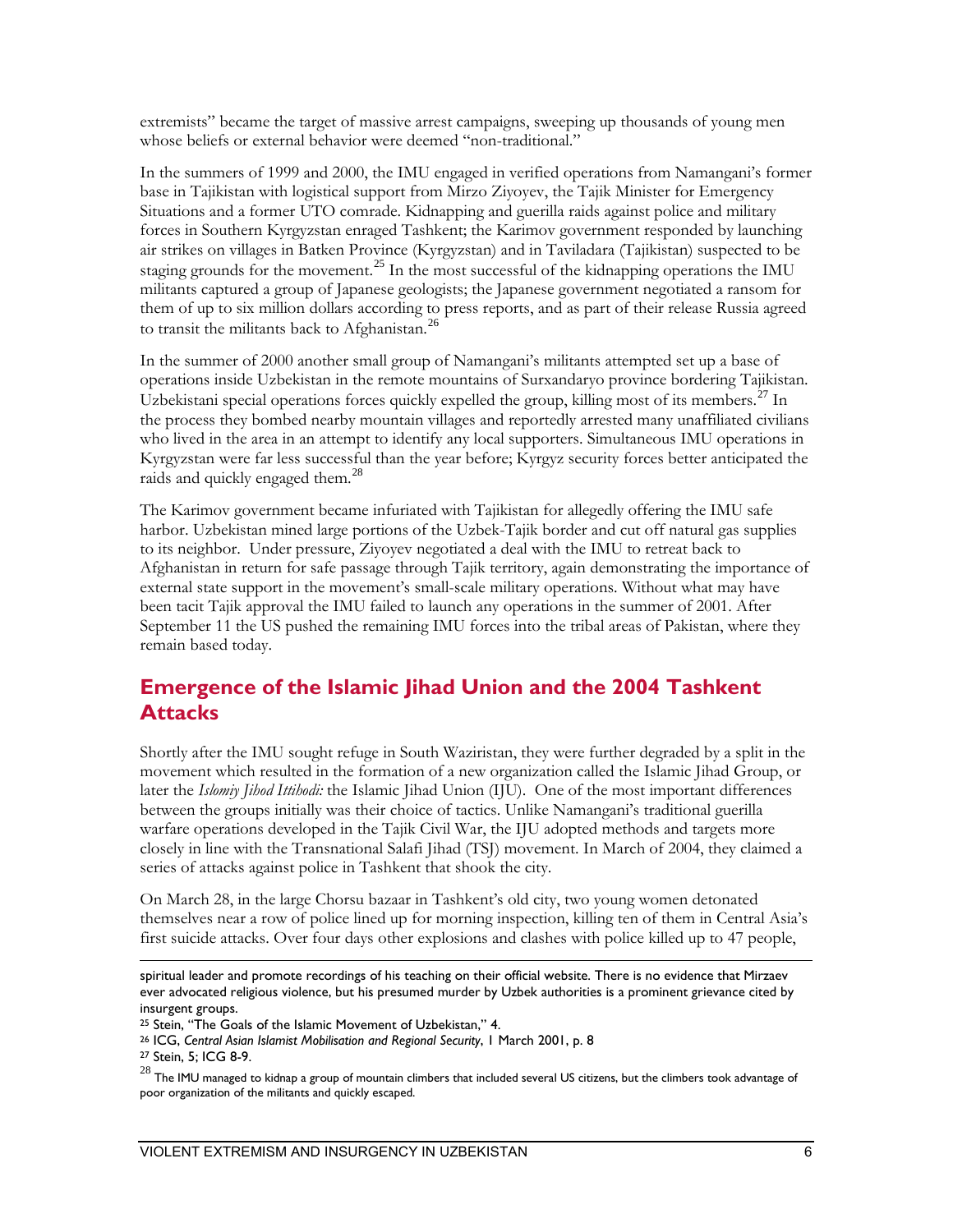most of them from the group of attackers. A rumor spread that the cell planned to detonate another bomb in a school, shutting down all public education facilities across the city. Unlike in 1999 when Karimov made an immediate announcement, this time the government enacted an information blackout that made it impossible for citizens to judge the severity of the threat. Little information was ever released about the attacks. Eventually the government blamed Hizb-ut-Tahrir, though information released by the State Department indicates US intelligence believes the IJU's claim was credible.<sup>[29](#page-15-0)</sup>

In July, three near simultaneous suicide bombings at the US and Israeli Embassies and the Prosecutor-General's office killed four more people and indicated the IJU had expanded its focus to more closely match the agenda of global jihad.<sup>[30](#page-15-1)</sup> In 2005, the United States named the IJU as a Specially Designated Global Terrorist organization in response. Attacks the IJU claimed inside Uzbekistan, however, were aimed primarily at police. Many in Uzbekistan believed that the Interior Ministry substation in Chorsu bazaar was singled out for the first attack because—according to widespread rumor—a 74-year old vendor at the bazaar had been beaten to death by police the day before when he refused to pay a bribe. $31$ 

The Uzbek government has not attributed any further attacks in Uzbekistan or elsewhere in Central Asia to the IJU. The US intelligence community assesses that the IJU is allied with al-Qaida and maintains a small presence in Pakistan, where the group claims to play an active role in guerilla warfare operations against US and NATO forces in Afghanistan. In recent years, US federal prosecutors have linked the IJU to several ethnic Uzbek refugees arrested inside the United States, notably in Colorado and Idaho. Evidence made publicly available indicates these suspects allegedly "self-radicalized,' and contacted the group individually through its website. In both cases the suspects received no tactical or material support in response.

## **The 2005 Andijon events and "Akromiya"**

The 2005 Andijon events—the only significant episode of militant political opposition to the current regime—offers an extreme example of the government's willingness to use all the coercive and propaganda powers of the state to repress any perceived threat to the regime. The events also importantly illustrate that sudden state interference in the local economy is a key driver that has caused popular discontent to erupt into violence in Uzbekistan, especially when it threatened local livelihoods.[32](#page-15-3) The details of the Andijon events are sharply contested, but even Uzbekistan's official estimate of 187 dead in the Andijon violence exceeds the total casualties of all prior incidents linked to extremism or militancy. Most international monitors estimate that a more accurate count is around 750 in a roughly 24-hour period between May 12-13 2005.<sup>[33](#page-15-4)</sup> By this estimate, the five-year-long Tajik Civil War is the only conflict that claimed more lives in the post-Soviet period in Central Asia.

In the weeks preceding the events, peaceful protests began in Andijon's city center in response to the trial of 23 of the city's most prominent businessmen; protestors were mostly drawn from their family

<span id="page-15-0"></span> $\overline{a}$ <sup>29</sup> Richard Boucher, "U.S. Department of State Designates the Islamic Jihad Group Under Executive Order 13224." http://merln.ndu.edu/archivepdf/terrorism/state/46838.pdf

<span id="page-15-2"></span><span id="page-15-1"></span><sup>30</sup> "Two killed in Uzbekistan blasts," BBC News, 30 July 2004. http://news.bbc.co.uk/2/hi/asia-pacific/3940019.stm <sup>31</sup> Gulnoza Saidzimova, "Uzbekistan: Effect Of Tashkent Explosions Still Felt Two Years Later" March 27, 2006. http://www.rferl.org/content/article/1067140.html

<span id="page-15-4"></span><span id="page-15-3"></span><sup>32</sup> Several other episodes of unrest that resulted in riots and limited unrest occurred the year before in other cities of the Ferghana Valley in response to government interventions or sudden reforms that threatened livelihoods. Though after Andijon popular demonstrations or protests are exceedingly rare, economic conditions and livelihood issues continue to be a driver that can prompt social mobilization in defiance of local authorities or security services.<br><sup>33</sup> ICG, "Uzbekistan: The Andijon Uprising" Crisis Group Asia Briefing N°38, 25 May 2005.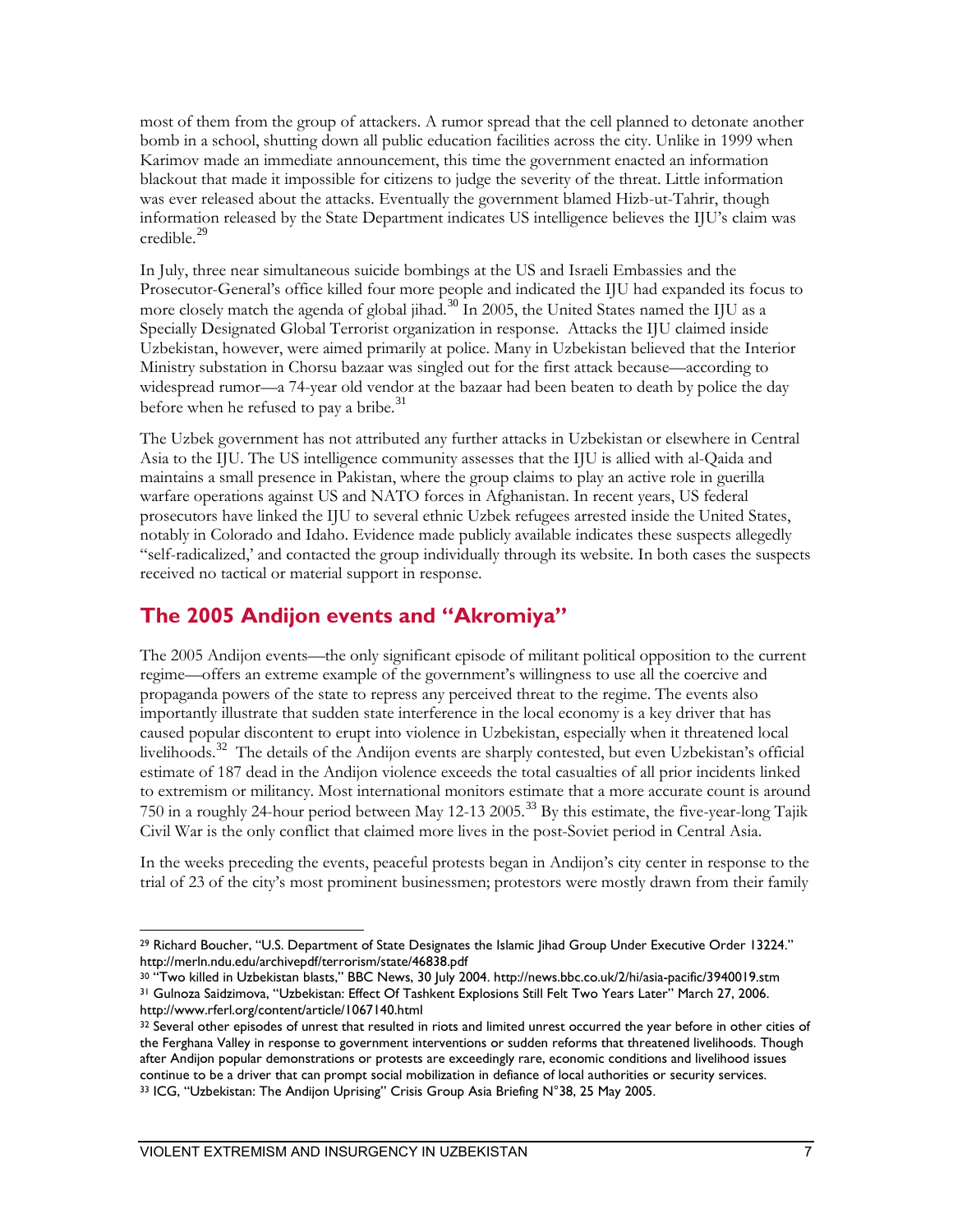members and employees and numbered up to 3,000 according to press reports.<sup>[34](#page-16-0)</sup> The men belonged to an informal business cooperative organized around Islamic beliefs and practices, called a "*jamoat*" (society).[35](#page-16-1) The cooperative allowed them to establish a broad network of enterprises that pooled resources, offered one another favorable treatment, agreed to a common standard for labor practices and engaged in charitable activity that provided a social safety net for employees and the neighborhoods in which they operated. Many such *jamoats* exist in Uzbekistan and other parts of Central Asia, especially where state social services are weak or non-existent, as they did in Andijon can sometimes become vehicles for political mobilization. The large Andijon jamoat was organized around a charismatic spiritual entrepreneur named Akrom Yo'ldashev, whose teaching promoted a focus on self-actualization and entrepreneurship that conformed to Islamic values of family and community in contrast to the cutthroat business practices that emerged in the chaos of the Soviet collapse. [36](#page-16-2)

As the trial of the 23 businessmen dragged on, protesters became increasingly angry and frustrated.<sup>[37](#page-16-3)</sup> Late in the night on May  $12<sup>th</sup>$  and into the morning of the  $13<sup>th</sup>$ , SNB agents began arresting protestors and family members of the accused. Some of the protestors overpowered local police, seizing their weapons. They proceeded to the jail where the defendants were held and broke them out, releasing some 500 other inmates in the process. In the early morning the armed men and some of the freed defendants came back to the city center and took control of the provincial administration building (*hokimyat*) where they took several government employees hostage.<sup>[38](#page-16-4)</sup> They demanded to speak with the president. The square in front of the seized administration building began to fill with protestors again, this time in much larger numbers. The defendants' supporters were joined by many other residents who came to protest economic conditions, low wages and other grievances; other bystanders gathered to listen to men from the group give speeches over a loudspeaker.

#### <span id="page-16-0"></span><sup>34</sup> Ibid.

 $\overline{a}$ 

<span id="page-16-1"></span><sup>35</sup> Some sources from before the trial indicate that people in the city referred to the members of the *jamoat* as "*birodarlar,*" or "the brothers." This may simply be a generic term. In an author interview with two of the members of the Andijon group the members denied they had any name, but referred to themselves generically as a *jamoat*. ICG interviews conducted in 2005 among Andijon refugees in Kyrgyzstan and accused members in Tashkent found similar responses.

<span id="page-16-2"></span><sup>36</sup>Yo'ldashev, a former high school mathematics teacher, was one of the many Ferghana Valley residents who studied religion informally in the late 1980s and early 1990s. He emerged as a mostly self-taught religious scholar with his own, somewhat original, approach to Islam laid out in a slim booklet called *The Path to Faith* (*Iymonga Yo'l)*. In 1999 he was arrested on charges that claimed to link him, like hundreds of others, to the February bombings in Tashkent. He was sentenced to seventeen years in prison, although the prosecution did not provide any evidence connecting him to the bombings. His followers and their businesses operated without interference or accusations of extremism until 2004 See: Noah Tucker, "Akrom Yo'ldashev, the Myth of Akromiya, and Islam Karimov's "War on Terror"" Central Asia and the Caucasus Working Group, Harvard University. October 2007.

<span id="page-16-3"></span><sup>37</sup> During the trial the government followed a line of allegations used against Yo'ldashev five years before that focused on the pamphlet *The Path to Faith*, stating that it called for the violent overthrow of the secular government of Uzbekistan and laid out a plan in specific stages. This was a familiar allegation prosecutors frequently made in Hizb-ut-Tahrir (HT) cases, referring to HT literature that calls for the establishment of a Caliphate through stages of nonviolent political transformation. No copy of *The Path to Faith,* however, was produced at the trial (nor since) with similar content; extant copies make no reference politics of any kind. As international pressure increased for Uzbekistan's security services to explain the charges after the violence in Andijon, they modified the claim to acknowledge that no such content is present in the booklet. Subsequent statements say "notes" outlining the stages were found among Yo'ldashev's personal possessions, though such evidence has never been released to the public. See: Sarah Kendzior, "Inventing Akromiya: The Role of Uzbek Propogandists in the Andijon Massacre." Demokratizatsiya, Fall 2006. pp 545-562. Saidjaxon Zaynabitdinov, "Obshina "Akromiya"—Tendentsiozoe Tvorchestvo Uzbekskikh Spetssluzhb i Politologov." ("Akromiya"—A Tendentious Creation of Uzbek Security Services and Political Experts) Ferghana.ru, 5 April 2005. http://www.ferghana.ru/article.php?id=3629. Accessed May 13, 2007.

<span id="page-16-4"></span><sup>38</sup> ICG 2005.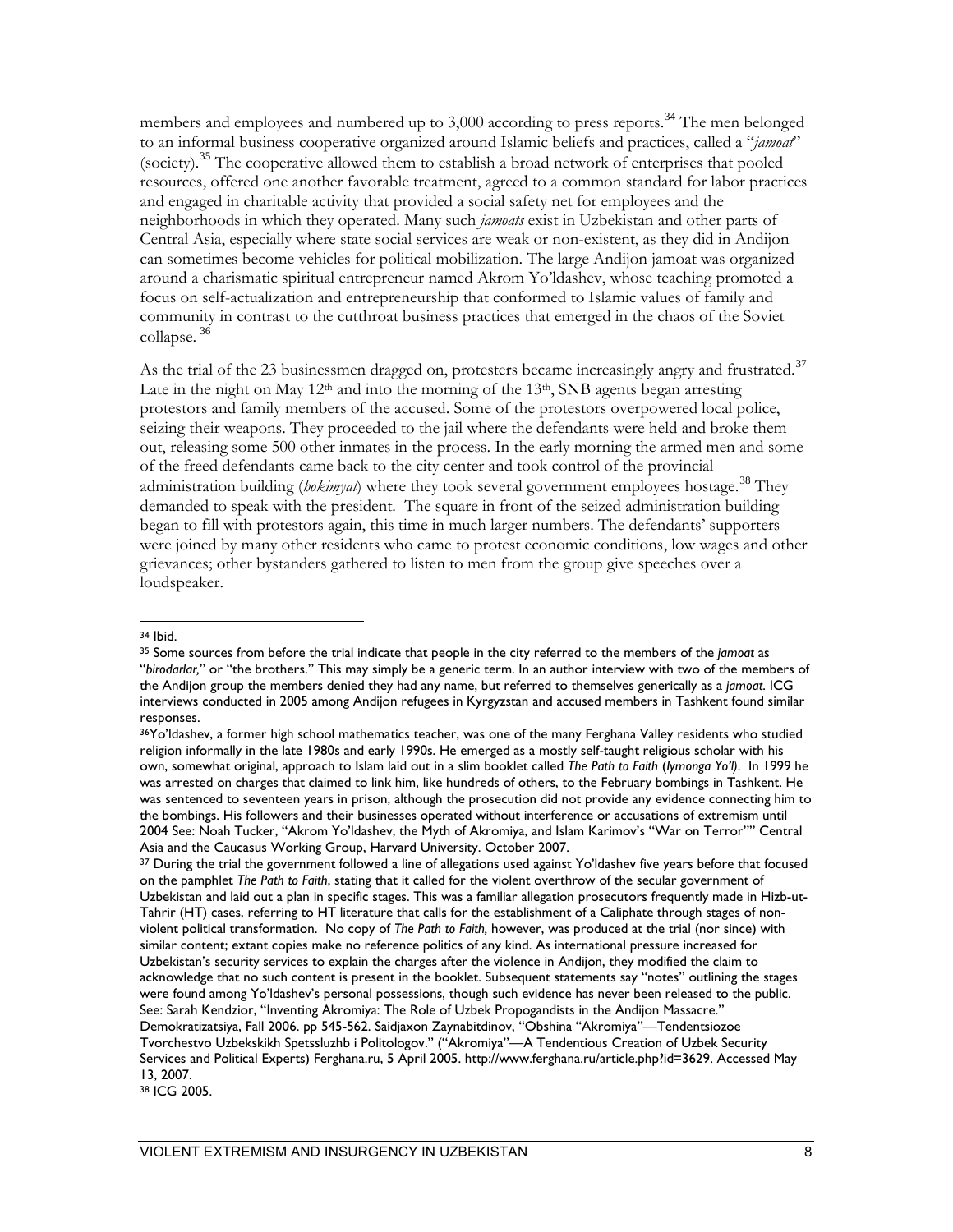The demonstration in Andijon was unprecedented in Uzbekistan's history. Just across the border in Kyrgyzstan, however, the "Tulip Revolution" had occurred only weeks before. Protestors in Osh and Jalalabad, where Andijonis had many relatives and business connections, had frequently occupied government buildings to force authorities to negotiate with them. As security forces moved in from across the region and from Tashkent and surrounded the square, several thousand protestors stood between them and the small group of armed men. According to official accounts, an exchange of fire took place between the armed men and the security forces, as a result of which the men were driven from their position in the hokimyat after executing the hostages. The armed men and their supporters scattered and fled the city for the Kyrgyzstani border, where hundreds of people crossed and sought refuge. Uzbek government information states nearly all of the 187 people killed in the exchange were members of the security forces or the armed insurgents. Eyewitness accounts, including reports from several international journalists there to cover the protests that took place earlier in the week, challenge nearly every aspect of the official narrative. Extensive documentation by international investigations conducted by Human Rights Watch (HRW) and the International Crisis Group (ICG) indicate that heavy fire was used indiscriminately on unarmed civilians in the square and along side streets as they attempted to flee, killing around 600 more people than reported in official accounts and wounding hundreds more.<sup>[39](#page-17-0)</sup> As the events happened and in the days after, the Uzbek government enacted an almost total information blackout; international news networks were taken off air, internet sites were blocked, cell phone towers in Andijon province were shut down and police cordoned off the city, seizing cameras and phones.

The information blackout marked a watershed moment in Uzbekistan's foreign policy. The government quickly deployed a narrative that described the businessmen and their supporters as members of an extremist group called "Akromiya," and claimed that militants from the IMU or other al-Qaida linked groups assisted in the unrest. When Western governments reacted cautiously and pressed Tashkent to allow an international investigation, Uzbekistan began a process of rapid isolation. It has often been overlooked that in the trials that followed the unrest, prosecutors introduced evidence in the form of "confessions" that alleged the US Embassy in Tashkent had funded the uprising.<sup>[40](#page-17-1)</sup> The fallout from the Andijon events initiated an era of sharp anti-American and anti-Western messaging in Uzbekistan's state-controlled media and propaganda that has grown into an enterprise that promotes a siege mentality. According to these messages, Western values and democracy offend Uzbek Islam, while all Islam not carefully policed by the state is dangerous extremism.

## **III. CURRENT AND PROSPECTIVE DRIVERS OF VE/I IN UZBEKISTAN**

#### **Analysis of the Scope, Nature and Drivers of the VE/I Risk Today**

Many of the potential drivers of VE/I identified in USAID's *Guide to the Drivers of Violent Extremism* are present in Uzbekistani society.<sup>[41](#page-17-2)</sup> The following paragraphs provide a discussion of these drivers and, more specifically, how these drivers potentially might operate at the individual, intermediate

<span id="page-17-0"></span> $\overline{a}$ <sup>39</sup> Human Rights Watch June 2005 Vol. 17, No. 5(D) ""Bullets Were Falling Like Rain": The Andijan Massacre, May 13, 2005." ICG 2005.

<span id="page-17-1"></span><sup>40</sup>Daniel Kimmage, "Uzbekistan: Under Siege In An 'Information War'" RFE/RL, 22 March 2006. http://www.rferl.org/content/article/1067012.html.<br><sup>41</sup> Guilain Denoeux and Lynn Carter, 'Guide to the Drivers of Violent Extremism' (produced for USAID by

<span id="page-17-2"></span>Management Systems International, 2009) <http://transition.usaid.gov/locations/subsaharan\_africa/publications/docs/guide\_to\_drivers\_of\_ve.pdf>.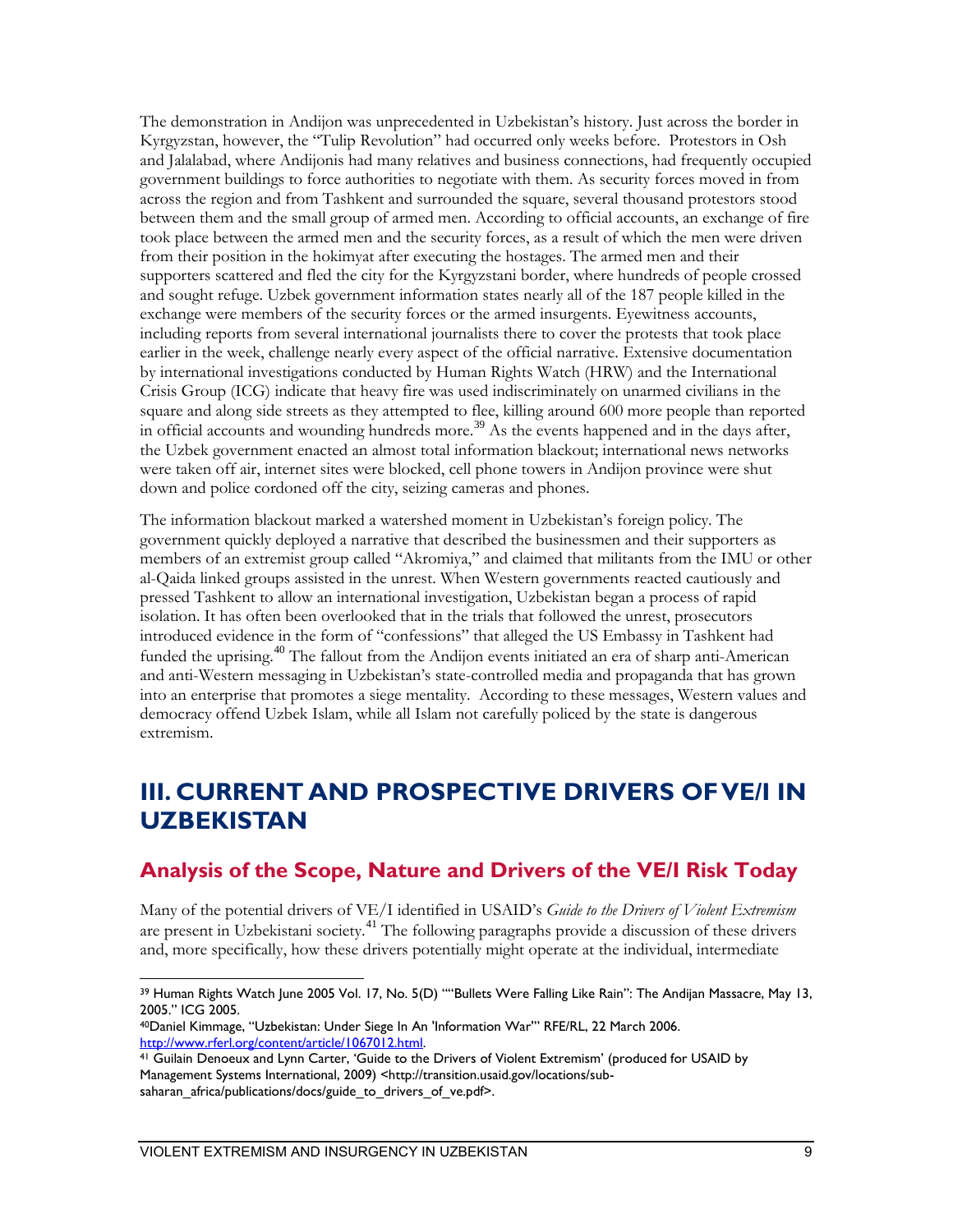group, and society-wide levels to foster violent extremism and/or insurgency. The drivers are not new to Uzbekistan, and the country has experienced no precipitous political or economic changes since the Andijon events in 2005. However, combined with external "pull" factors, drivers have the potential to foster violence in other forms, especially in reaction to sudden economic changes, the outbreak of ethnic conflict in a neighboring state where ethnic Uzbeks were perceived as the victims, or in the event of a contested succession to President Karimov that would suddenly open opportunities for elite groups to compete for control of resources.

#### **Individual-Level Drivers of VE/I**

USAID's *Guide to the Drivers of Violent Extremism* encourages the analyst to consider the absence or presence of the following five categories when assessing the potential individuals may engage in violent extremism or insurgency: (1) "concrete and specific political, economic, and social grievances"; (2) "broader ideological (especially religious) objectives"; (3) "the search for economic gain, or the pull exercised by prior involvement in illicit economic activities"; (4) "personal factors … (such as) the desire to avenge a loved one, or follow a friend … on the path of jihad"; and (5) "intimidation or coercion by peers or the community."  $42$ 

As noted in the introduction, Uzbekistan differs from most other countries of the region because it is a highly consolidated authoritarian regime. The success of this consolidation and the degree of control it can exercise makes some individual drivers less relevant for Uzbekistanis living inside the country. No Islamist or militant opposition functions inside the country— which means there is no domestic group to join or to be coerced into joining and the costs for attempting to start a even a secular group are well demonstrated by recent history. Individuals can join other groups like the *jamoats* discussed above, however, and as in Andijon these have the potential to become politicized especially if the government attempts to outlaw them. Where individuals have relatively little or no political, social or economic autonomy, individual level drivers become perhaps less relevant in Uzbekistan in neighboring states.

Some of the drivers are present at significant levels. The current regime consolidates almost all economic resources and potential for social and economic mobility in the hands of a small elite group. This ensures that a large portion of the population has concrete grievances of all types (1), but the potential cost for acting on these, especially after the ruthlessness the Karimov government and the security forces displayed in Andijon, outweighs any potential benefits. In July 2013 a small group of demonstrators in the southern city of Qarshi gathered to protest the arrest of an elderly family member who they believe was charged with a heinous crime to punish their family for the secular political activism of one of their sons who lives in exile in the United States. The group of women and children was attacked and seriously beaten before they could even begin the protest; after the beating they were charged with holding an unsanctioned demonstration and fined over \$15,000.<sup>[43](#page-18-1)</sup> Each episode like this creates new grievances, but under the current regime, the cost of acting on them is too much for most to risk. Economic organizations, like the *jamoats* or informal associations of bazaar merchants will often group together to act in response to economic changes that threaten their livelihoods, but these protests usually have local, limited goals.

The ideological driver (2) has had limited historical appeal to most Uzbekistanis, most of whom are averse to politics in general.<sup>[44](#page-18-2)</sup> Though much of the Uzbek population has become increasingly interested in organizing their lives and some community functions around Islam, no popular

 $\overline{a}$ <sup>42</sup> Denoeux and Carter, p. 63.

<span id="page-18-1"></span><span id="page-18-0"></span><sup>43</sup> Uznews, "Hasan Choriev's Supporters Ordered to Pay Huge Fine," July 8, 2013.

http://www.uznews.net/news\_single.php?lng=en&sub=top&cid=3&nid=23297

<sup>44</sup> Sarah Kendzior, "The Curse of Stability in Central Asia," Foreign Policy: Democracy Lab,

<span id="page-18-2"></span>http://www.foreignpolicy.com/articles/2013/02/19/the\_curse\_of\_stability\_in\_central\_asia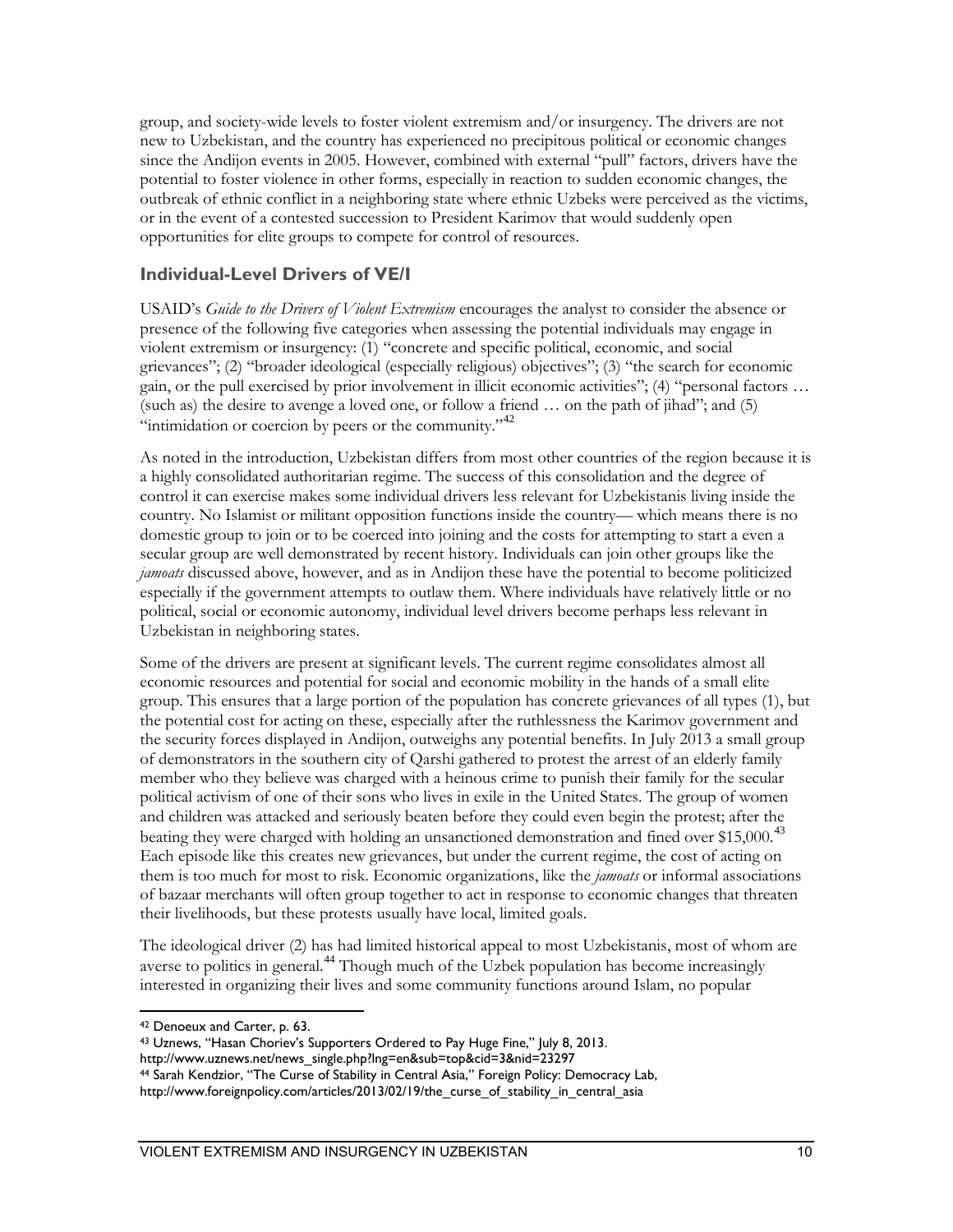domestic Islamist movements have arisen in Uzbekistan—but then, neither have any other political alternatives to the current regime. Uzbekistan has a tradition of robust local Islamic scholarship that has proven attractive to many in the population, but to date this has usually been unpoliticized. In the event that Uzbekistan's political system were to genuinely open, it is highly likely that parties or figures with a platform focused on Islamic values like justice and opposition to corruption would quickly emerge, as one did during the brief period of political openness as the USSR collapsed. No such party currently exists, however, and one is unlikely to emerge in the near term. And while the TSJ movement and affiliated groups have shown some ability to map themselves temporarily onto local conflicts or grievances, they have shown little interest in doing so in Uzbekistan and have no meaningful presence in country or avenues of communication with its population. The ideology of these groups, which focuses on colonial grievances, "puppet" regimes and broad international conspiracies, have little appeal to Uzbeks living in a highly isolated society with a significantly different history as part of the USSR.

The Uzbek-founded Islamist groups, the IMU and IJU, maintain websites and conduct media outreach in the Uzbek language. But both groups have long ago shifted focus away from Central Asia and rarely aim their media content at Uzbekistanis, who are unlikely to be able to access it because of the state's elaborate system of internet censorship.<sup>[45](#page-19-0)</sup> If those groups are able to resume operations inside Uzbekistan and position themselves as potential alternatives to the Karimov regime, their ideology may become more appealing. This is a highly unlikely development in the short term and medium term, however.

Drivers (3) and (5) also have a much smaller role to play in Uzbekistan than in neighboring states. Uzbekistan's illicit economy is controlled by the same centralized elites who control most of its licit rentable resources as well, leaving no room for criminal entrepreneurs who might forge ties with extremist groups. Community and peer pressure in Uzbekistan appears more likely to prevent interest in violent extremism than encourage it, especially because the security services frequently punish whole families for the actions of a single member. The most recent ethnographic investigations available on these topics, from before the 2005 Andijon events, show anecdotally that local communities exert significant pressure on all members to avoid even the appearance of extremist ideas or excessive religious devotion (or any kind of opposition to government policies).<sup>[46](#page-19-1)</sup>

Finally driver (4), particularly the desire for revenge, does not currently appear to drive many residents to violence but has the potential for significant mobilization. The indiscriminate nature of arrest campaigns against outwardly pious Muslims and the frequency with which these prisoners are mistreated and sometimes die in custody means that there is no shortage of citizens who may be motivated to violence by the desire for revenge. Though not enough information is available to evaluate the motivations of the attackers in all the Tashkent bombings in 1999 and 2004, it is likely that revenge was a factor, especially in the 2004 suicide attacks on police and the Prosecutor-General's office. In a sense the analytical task may be to first explain, as for driver (1), why there have been no similar attacks since 2004. The lack of actualization for the revenge driver is likely explained by the same factors as listed above for (1). In the current environment the costs are too high in comparison to the chances for success—though this may not deter a suicide bomber. Bombs are difficult to construct and require technical information and expertise; as the information necessary to

<span id="page-19-0"></span> $\overline{a}$ <sup>45</sup> Stein, IMU. Sarah Kendzior, *Digital Freedom of Expression in Uzbekistan: An example of social control and censorship in the 21st Century,* New America Foundation July 2012.

http://mediapolicy.newamerica.net/publications/policy/digital\_freedom\_of\_expression\_in\_uzbekistan

<span id="page-19-1"></span><sup>46</sup> Hilgers, *Why Do Uzbeks Have to be Muslims?,* Julie McBrien, "Extreme conversations: secularism, religious pluralism, and the rhetoric of Islamic extremism in Southern Kyrgyzstan," and Johan Rasanayagam, "I am not a Wahhabi: State Power and Muslim Orthodoxy in Uzbekistan," in C.M. Hann, ed. *The Postsocialist Religious Question: Faith and Power in Central Asia and East-Central Europe* (Muenster: Lit Verlag, 2006)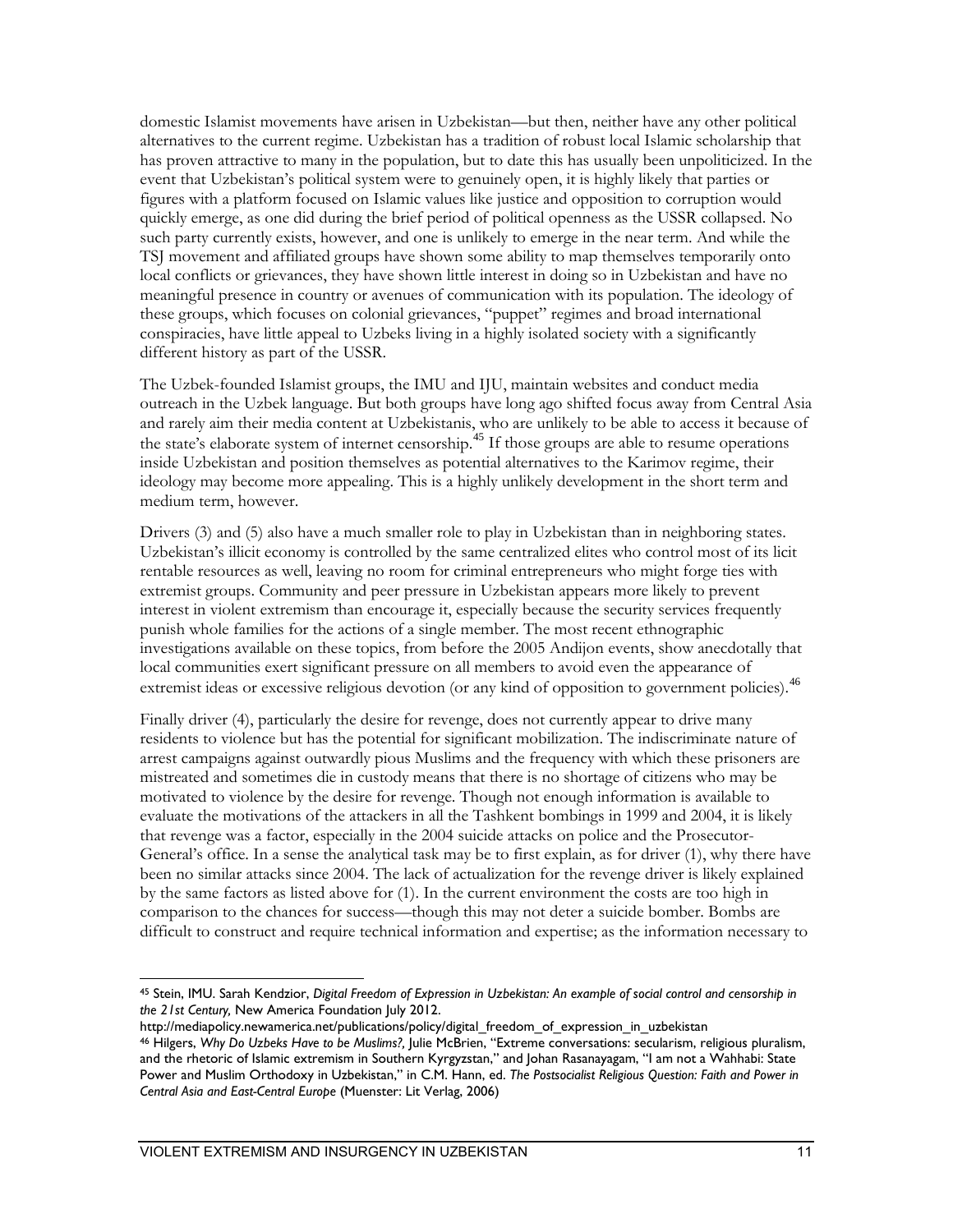conduct one-person or two-person suicide operations becomes easier to access over the internet, it is possible that this kind of small-scale revenge attack will become more common in Uzbekistan.

#### **Group-Level Drivers of VE/I**

The *Guide to the Drivers of Violent Extremism* highlights political anthropologist and counter-terrorism expert David Kilcullen's observation, "people don't get pushed into rebellion by their ideology. They get pulled in by their social networks."<sup>[47](#page-20-0)</sup> This observation is particularly relevant to the Andijon violence in 2005 described above, where the arrest of only twenty-three men affected the lives (and livelihoods) of thousands who mobilized to their defense; when a small group of their supporters adapted violent methods in response to additional arrests, a much larger group was pulled into the crossfire. The Uzbekistani government has been particularly cognizant of the potential for groups and networks for mobilization since 2005 and has targeted several others that formed dense social and economic networks. These include traditional neighborhood (*mahalla*) organizations, a central part of the fabric of traditional Uzbek society, that government has carefully co-opted by integrating it into government structures; other Islamic business formations (*jamoats*); and also alumni networks, especially of students who studied abroad or in foreign-connected institutions. For example, hundreds of former students who were Umid Scholars (recipients of a prestigious governmentsponsored fellowship program to study in universities abroad) or former students of Turkish lyceums connected to the Fethulla Gulen movement have been targeted in arrest campaigns.<sup>[48](#page-20-1)</sup> None of these campaigns, however, have resulted in violent mobilization. The response of most members of vulnerable groups has been to flee the country for asylum elsewhere, just as hundreds connected to the "Akromiya" network eventually did.

Group level drivers have the potential to lead to organized violence, especially in the event of increased competition between regional patron-client groups currently in power. If a conflict between these groups were to break out, or if a contested succession to President Karimov upsets the current balance and pits the groups against one another—likely creating rivalries inside the powerful security services—these networks could become significant "pull" drivers for conflict. Uzbek nationalism could similarly become a significant "pull" driver in the event of a protracted conflict perceived to target ethnic Uzbeks in neighboring states. Ferghana Valley Uzbeks in particular have dense economic, family, and associational networks with their co-ethnics across the Kyrgyzstani border; unrest there has significant potential to draw in individuals or potentially break-away units of the security forces if they spin out of control in the future.

Additionally, economic grievances that threaten livelihoods or survival, especially when they affect an existing group or network that can act in solidarity and "pull" in individual members—such as all the merchants on a bazaar, or residents of a community cut off from vital services like heat or electricity or the network of businessmen in Andijon—remains one of the only drivers that continues to occasionally provoke social mobilization in defiance of local authorities or security services. Even under a strict authoritarian regime, the cost-benefit analysis appears to tilt toward collective action when citizens believe they have little or nothing left to lose and could potentially achieve something meaningful when they act as a group. Though Islamist organizations have had little success exploiting purely economic issues, these grievances have the potential to drive militancy mobilized around non-Islamist identities or networks in response to sudden, drastic changes in economic conditions as they did in Andijon in 2005.

 $\overline{a}$ <sup>47</sup> Denoeux and Carter, p. 74.

<span id="page-20-1"></span><span id="page-20-0"></span><sup>48</sup> BBC Uzbek, "Nurchilar"ga ov davom etmoqda yohud bu oqimdan qo'rqish kerakmi?" June 23 2011. http://www.bbc.co.uk/uzbek/uzbekistan/2011/06/110623\_latin\_nurcilar.shtml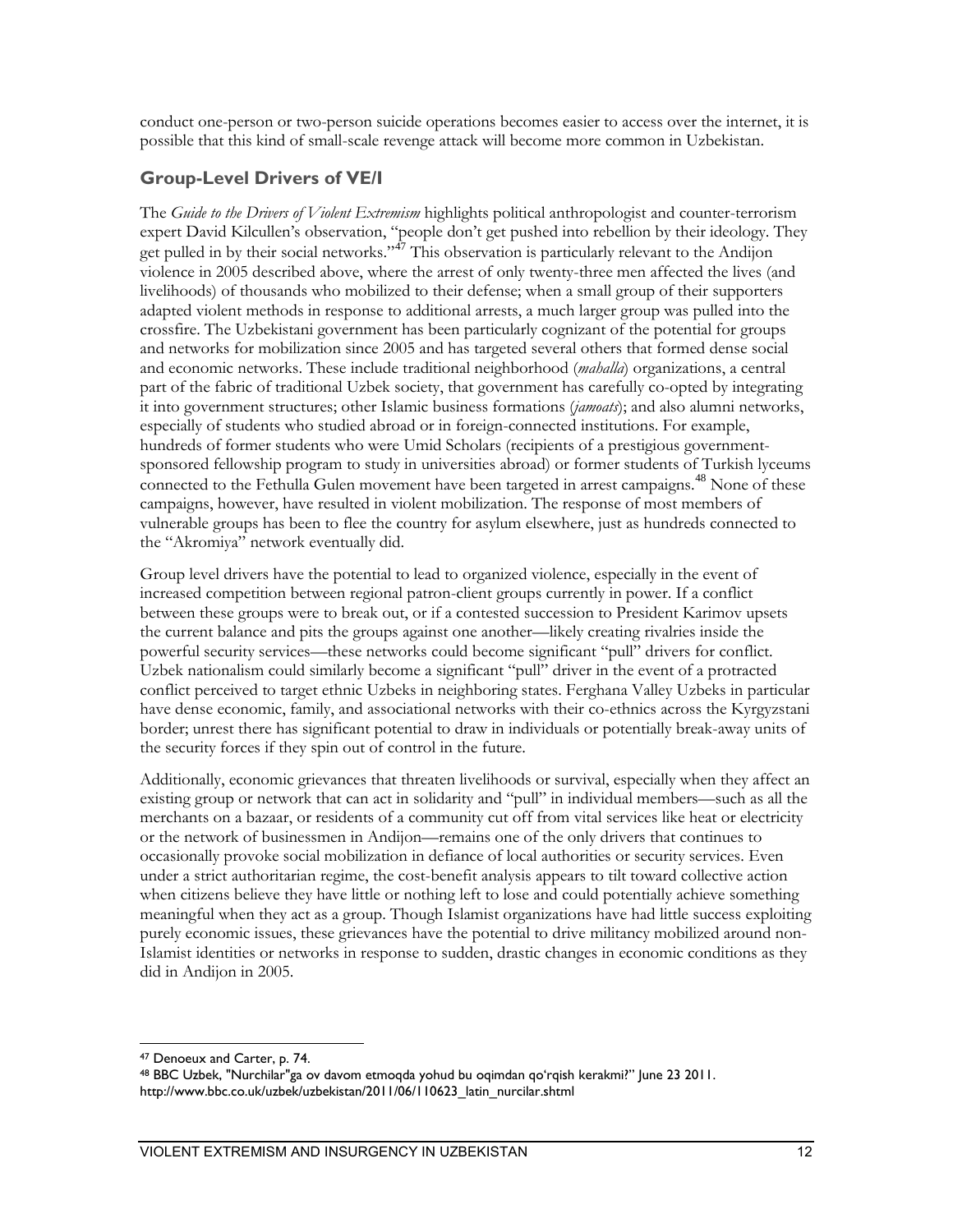#### **Political- and Societal-Level Drivers of VE/I**

In addition to individual- and group-level drivers of violent Islamist extremism, USAID's *Guide to the Drivers of Violent Extremism* also highlights seven "political drivers" that have the potential to shape and reshape society broadly. These drivers include: (1) denial of political rights and civil liberties; (2) violations of human rights; (3) widespread government corruption; (4) the presence of ungoverned territories; (5) a history of prior militant conflict; (6) external state support for domestic violent extremist groups; and (7) illegitimate yet unchallenged national governments.<sup>[49](#page-21-0)</sup> Many of these drivers are present today in Uzbekistan, but authoritarian controls and the pervasive influence of the security services successfully prevent even peaceful protest or public complaint in response. If these drivers are predictive of the risk for VE/I in the country, this risk will depend in part on the durability of authoritarian controls and the choices made by Karimov's successors. Events in Libya and Syria since the Arab Spring illustrate the way that consolidated authoritarian regimes are, in a manner of speaking, highly stable "until they are not." The weak development of civil society and socio-political institutions outside the ruling party or elite groups often leads to chaos and violence when authoritarian regimes collapse or become vulnerable. In the event of sudden collapse or political rift that allows for organized action, all of these factors could quickly become relevant because they are present in Uzbekistan to a greater degree than anywhere else in the region (with the possible exception of Turkmenistan).

Uzbekistan is frequently assessed among the least free nations on earth. One of only nine countries that received Freedom House's lowest possible score for civil and political rights (7/7) in 2013, Uzbekistan ranks in the company of nations like Somalia, Zimbabwe, Sudan, Syria, and super-isolated states like North Korea and Turkmenistan.<sup>[50](#page-21-1)</sup> Elections are not free, all forms of civic association are strictly limited, freedom of speech, press, and religion are severely constrained.

Uzbekistan correspondingly scores among the worst in the world in assessments of human rights. The US faults the Karimov government for "torture and abuse of detainees by security forces; denial of due process and fair trial; and widespread restrictions on religious freedom, including harassment of religious minority group members and continued imprisonment of believers of all faiths … incommunicado and prolonged detention; harsh and sometimes life-threatening prison conditions; arbitrary arrest and detention … violence against women and government-organized forced labor in cotton harvesting. Authorities subjected human rights activists, journalists, and others who criticized the government to harassment [and] arbitrary arrest  $\ldots$ " and other violations.<sup>[51](#page-21-2)</sup>

As detailed in all sections above, violations of religious human rights have been particularly pronounced. Although many more mosques are permitted to function in contemporary Uzbekistan than during the Soviet period, the degree of control and surveillance is far higher. Friday sermons are written in advance by the Muftiate and approved by the state, and include specific instructions to local imams not to answer questions from congregants after the sermon nor to allow them to linger in the mosque to discuss anything with one another.<sup>[52](#page-21-3)</sup> Private religious education in the home is banned, as is attendance by minors at the mosque. Laws like these are not always enforced, but selective enforcement makes the lives of believers even more precarious and makes many vulnerable to predatory practices by local authorities seeking bribes.

 $\overline{a}$ 

- <span id="page-21-1"></span><span id="page-21-0"></span><sup>50</sup> Freedom House, *Freedom in the World.* http://www.freedomhouse.org/report/freedom-world/freedom-world-2013
- <span id="page-21-2"></span><sup>51</sup> US Department of State Bureau of Democracy Human Rights and Labor, *Country Report on Human Rights Practices 2012: Uzbekistan,* http://www.state.gov/j/drl/rls/hrrpt/humanrightsreport/#wrapper

<sup>49</sup> Denoeux and Carter, p. 27.

<span id="page-21-3"></span><sup>52</sup> Office of Muslim Affairs. November 9, 2012. *Tezis 47: Yurt Tinchligi—Oliy Saodat!* [Sermon #47: Peace in the Homeland is Supreme Happiness!].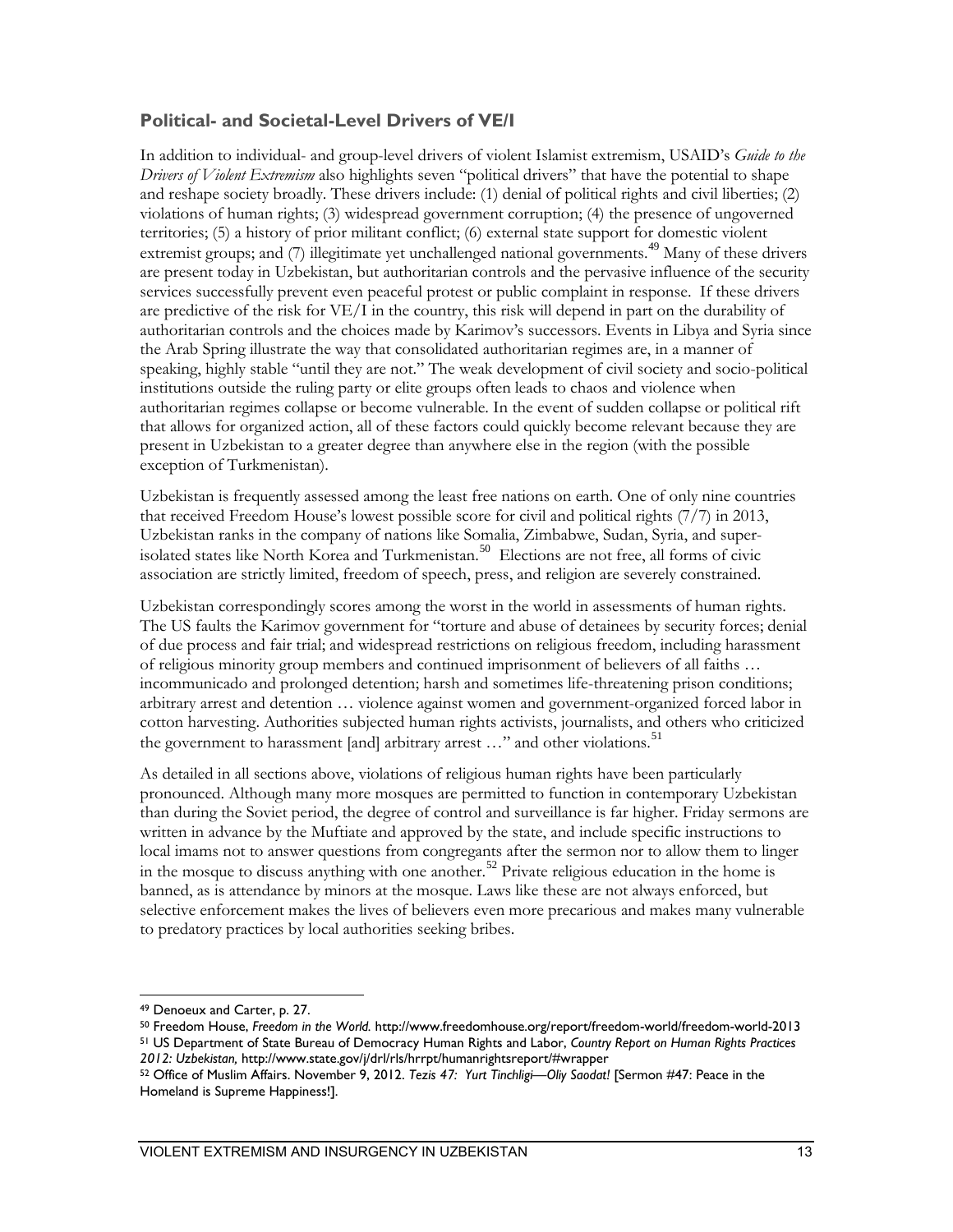Corruption in Uzbekistan is pervasive, as it is in most other states of Central Asia, and as in other categories it ranks among the worst in the world on international indices. Transparency International ranks Uzbekistan 170<sup>th</sup> out of 176 countries globally for the 2012 Corruption Perceptions Index.<sup>[53](#page-22-0)</sup> Though corruption is encountered at all levels, the very worst instances are reserved for those closest to the center. Recent investigations in the Telecom industry, for example, have shown that international companies who want to do business inside the country have paid as much as \$320 million to the presidential family for access to the market.<sup>[54](#page-22-1)</sup> In 2012 authorities investigating money laundering in Switzerland froze over \$600 million in assets registered to accounts in the name of one of Gulnora Karimova's closest former business associates. Ordinary citizens are vulnerable to corruption at every level, from fabricated traffic tickets to routine over-collecting on utility bills.

The remaining political and societal level drivers—the presence of ungoverned territory, a history of prior militant conflict, external state support for domestic violent extremist groups, and illegitimate yet unchallenged national government—have all been present at different times in recent history except for prior militant conflict. The chaos and civic violence in the Ferghana Valley in the late 1980s and early 1990s described in the first sections of the report arose in under-governed areas, motivating local residents to self-organize community policing in response. Also as detailed above in the section on VE/I groups, external state support from Tajikistan and the Islamic Emirate of Afghanistan was likely critical to the IMU's ability to infiltrate Uzbekistan in 2000, though in spite of its roots in Uzbekistan it was never a domestic group. Finally, although anecdotal evidence points to the conclusion that much of the population regards the Karimov government as illegitimate, the degree of successful authoritarian consolidation means that the regime faces no challenges or competition and that citizens have no outlet to voice dissatisfaction.

#### **Scenarios for the Emergence of VE/I in Uzbekistan**

Although two militant Islamist organizations with roots in Uzbekistan have targeted the country and likely continue to maintain aspirations to do so again, many analysts agree they do not have the operational capability to threaten Uzbekistan's security and stability in a meaningful way.[55](#page-22-2) Neither appears to have any personnel or resources in Central Asia that could carry out operations planned in Pakistan. Security forces neutralized the threat from the 2000 incursion by the IMU and the 2004 Tashkent attacks relatively quickly. In both cases, however, heavy-handed tactics including aerial bombardment of settled areas and sweeping arrest campaigns often accompanied by torture and abuse of suspects have affected far more Uzbekistani citizens than the extremist groups themselves.

While many potential drivers exist in Uzbekistan that have given rise to violent extremist groups elsewhere or moved populations to passively support them, as stressed in USAID's *Guide to the Drivers of Violent Extremism* no combination of drivers constitutes an automatic formula for social mobilization. For a variety of reasons explored above, in spite of significant negative factors such as widespread human rights abuses or religious persecution, at present Uzbeks have not found violent extremist groups to be an attractive or useful network for social mobilization. There are no charismatic leaders or locally functioning groups supporting extremist organizations that might pull disaffected young Uzbek males into such movements; those that are drawn into the IMU/IJU, or other existing organizations in small numbers have since 2004 been redirected to other conflicts in areas where these groups currently operate, that is, mostly in Afghanistan and Pakistan. The flow of

 $\overline{a}$ 

<span id="page-22-1"></span><span id="page-22-0"></span><sup>53</sup> Transparency International, "Corruption by Territory: Uzbekistan,"<http://www.transparency.org/country#UZB> <sup>54</sup> Daisy Sindelar, "Uzbek diplomats break silence on Swiss money-laundering case," RFE/RL, 12 October 2012, http://www.rferl.org/content/uzbek-diplomats-break-silence-on-swiss-money-laundering-case-gulnarakarimova/24737984.html.

<span id="page-22-2"></span><sup>55</sup> Nathan Barrick, "Post-2014 Terrorist Threat in Central Asia: Keeping it Real," Registan.net, [http://registan.net/2013/01/28/defining-the-post-2014-terrorist-threat/.](http://registan.net/2013/01/28/defining-the-post-2014-terrorist-threat/)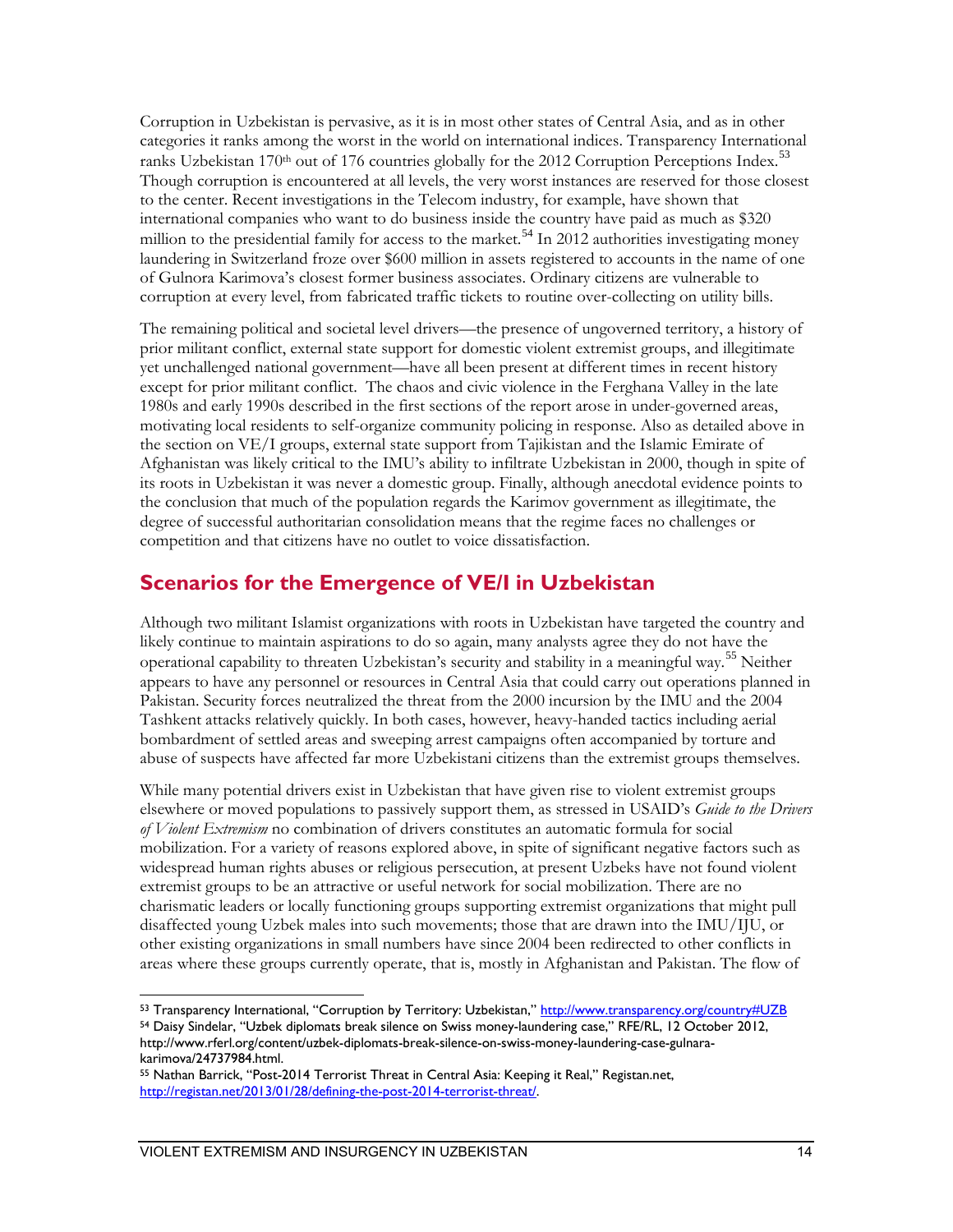Central Asian recruits to these movements appears to have all but ceased according to data published by the groups themselves about their membership in the form of "martyrs lists." Disaffected Uzbek youths are pulled, however, in very large numbers to labor migration in Russia, Turkey, the United Arab Emirates (UAE) and South Korea: estimates on the number of Uzbekistani labor migrants range up to 8 million per year;<sup>[56](#page-23-0)</sup> annual remittances from Russia alone dwarf the numbers to other states in the region. Total remittances likely constitute a portion of the country's GDP nearly equal to the cotton industry and possibly exceeding it.<sup>[57](#page-23-1)</sup>

The emergence of violence and instability is still possible; this report assesses the four scenarios described below as the most likely, but these are not exclusive by any means. The first two are mobilizations of non-extremist networks in response to the same drivers that could create opportunities for new extremist groups to emerge or existing groups to become involved. The final two are potential vectors for externally based extremist groups to infiltrate Uzbekistan and stage operations again as they have in the past.

#### **Scenario 1: Conflict Among Elites Creates Opportunities for Extremists**

As described above in the discussion of group-level drivers, existing patron-client networks built around regional identities (sometimes called "clans") or core institutions such as the SNB have the potential to pull members into a conflict initiated from the top by elites who control distribution of vital goods and services. A contested presidential succession is probably the most likely scenario for this type of conflict to emerge, though contested succession to Colonial-General Rustam Inoyatov, the powerful head of the SNB, is another potential vector that is especially opaque to outside analysts. Conflicts such as these are unlikely to develop, however, because control of rentable resources is highly centralized in Uzbekistan—unlike in neighboring Kyrgyzstan, where such conflicts have been common and resulted in the overthrow of two administrations.<sup>[58](#page-23-2)</sup> Power and resources are concentrated in the hands of a few elites who appear to behave cooperatively to preserve the status quo for their own benefit. In the event that a schism developed between the power groups, however, the resulting conflict could open up new opportunities for extremist groups to operate inside the country as authoritarian controls weakened or an alliance of convenience emerged between weaker elites and extremist groups.

#### **Scenario 2: Ethnic Conflict Fuels Extremism**

As also described above, a conflict along ethnic lines in a neighboring state with a significant ethnic Uzbek population could become an active "pull" factor that draws the population or renegade/unofficial units of the security services into violence. Another dangerous factor that could catalyze the spread of ethnic conflict is the aggressive promotion of nationalist ideology by the Uzbek government since the early 1990s and the emergence of a "victim mentality" among ethnic Uzbeks. The perception of victimhood as a central part of Uzbek identity is fostered by both opposition reactions to government repression and violence against civilians and, conversely, by the Uzbek government itself. Since 2005, Tashkent has used state-controlled media to promote the idea that the state and society are under siege and that Uzbeks and Uzbek independence are under attack from all sides. A protracted conflict in Kyrgyzstan, where two large-scale but short duration conflicts have erupted in the last 20 years, has the potential to activate many of the drivers that are identified as

<span id="page-23-0"></span> $\overline{a}$ <sup>56</sup> Erica Marat, "Labor Migration in Central Asia: Implications of the Global Economic Crisis," Central Asia and the Caucasus Institute Silk Road Program, Johns Hopkins University May 2009. [http://edoc.bibliothek.uni-](http://edoc.bibliothek.uni-halle.de/servlets/MCRFileNodeServlet/HALCoRe_derivate_00003964/2009_marat_labor-migration-in-central-asia.pdf)

<span id="page-23-2"></span><span id="page-23-1"></span>halle.de/servlets/MCRFileNodeServlet/HALCoRe\_derivate\_00003964/2009\_marat\_labor-migration-in-central-asia.pdf.<br><sup>57</sup> Institute for War and Peace Reporting, "Uzbek Leader Wakes Up to Mass Emigration: President shows sudden concern for unemployed." January 25, 2013. <u>http://iwpr.net/report-news/uzbek-leader-wakes-mass-emigration</u>.<br><sup>58</sup> See Scott Radnitz for a comparison of patron-client relations in Uzbekistan and Kyrgyzstan: We*qpons of the* Predatory Regimes and Elite-Led Protests in Central Asia (Cornell University Press 2010).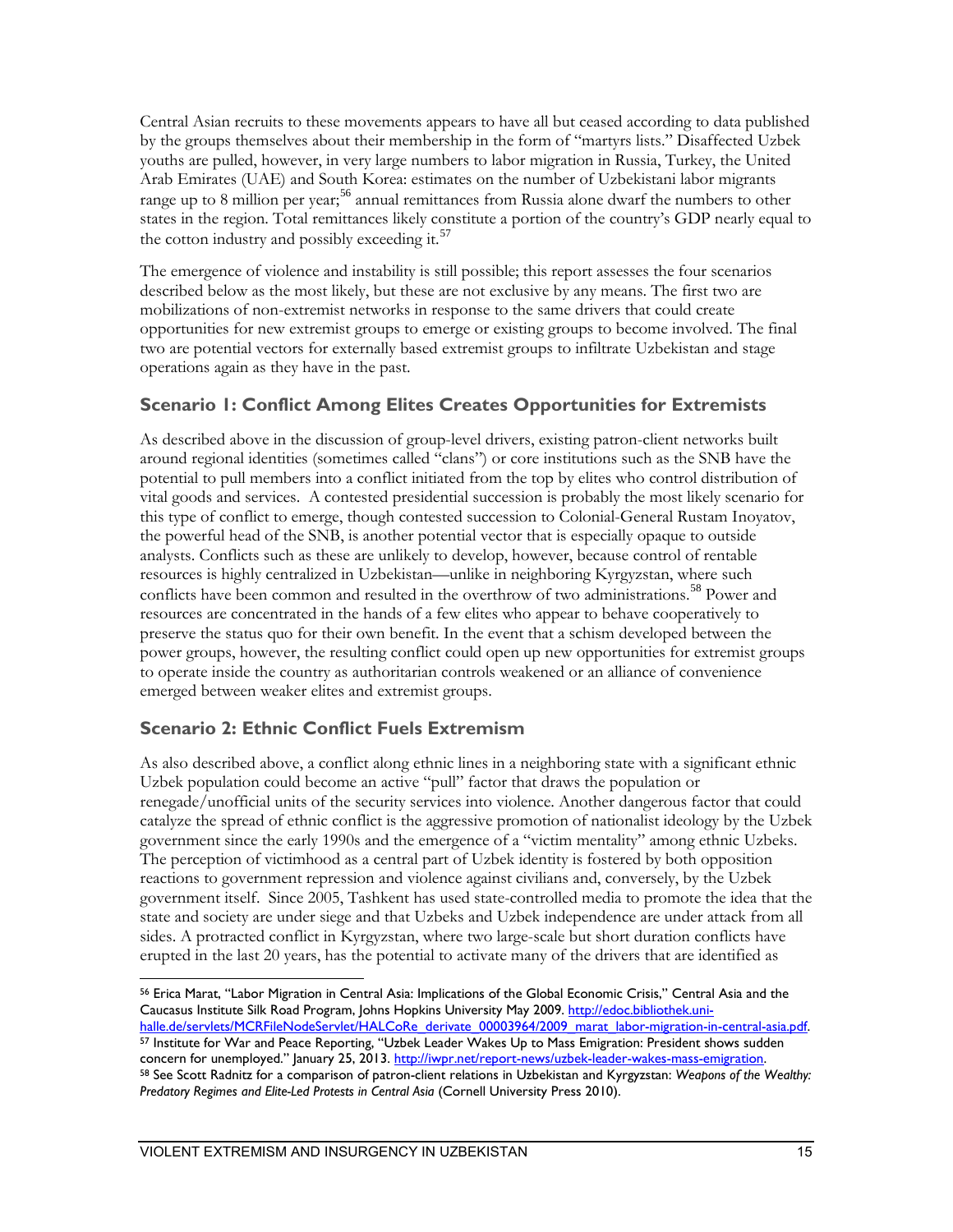factors that draw populations into violent extremism. These include concrete economic and political grievances, ideology (nationalism), desire for revenge and to follow friends into conflict, and community pressure, especially in the Ferghana Valley where cross-border communities are intertwined through economic and family ties. While Islamist groups have up to this point made only very feeble efforts to exploit internal conflicts, protracted violence resulting in instability could open up opportunities for them to establish operations in Central Asia in an ungoverned or contested space. Up to this point, however, Islamic figures and organizations have played a role in peace building and attempts to ratchet back ethnic tensions, stressing that Kyrgyz and Uzbeks are both Muslim peoples and that ethnic conflict is prohibited in Islam.

#### **Scenario 3: Migrant Workers or other Expatriates are "Self-Radicalized"**

While existing Islamist groups appear to have little ability to reach Uzbekistani citizens inside the country and also appear to have little appeal to them, labor migrants, expatriates, or political exiles may potentially be both easier to reach and more receptive. Isolated from family and community structures that would ordinarily exert a mitigating influence, migrant workers are especially vulnerable in countries where they are treated badly by the local population, shunned, or ghettoized. Outside Uzbekistan's carefully constructed information blockade and pervasive surveillance, they may also have opportunities to access opposition voices and alternative sources of information about politics and religion, both of which the IMU and IJU actively produce in the Uzbek language. Islamist groups affiliated with TSJ and the Al-Qaida Media Machine (AQMM) have come to increasingly rely on "self-radicalization" for their tactical approach to targets outside the few zones in which they can operate freely. The alleged Boston bombers, Tamerlan and Johar Tsarnaev, were immigrants to the US from Kyrgyzstan who appear to be examples of exactly this type of "non-recruitment" or selfradicalization. Jamshid Muhtorov, an Uzbek former human rights activist from Jizzakh who received political asylum in the United States, is another. He was arrested in 2010 departing Chicago allegedly for an IJU training camp after initiating contact with the group himself and offering material support. While overall labor migration from Uzbekistan is likely a mitigating factor, residents are potentially more vulnerable to be pushed or pulled into extremism while working abroad, especially if the migration fosters a grievance in itself. Without training or access to weapons or explosive material, few self-radicalized recruits are able to carry out successful attacks, and are more likely to strike against their host country than their country of origin. Still, it remains a possible, if unlikely, vector for increased Islamist extremism inside Uzbekistan that could result in small-scale attacks that would not threaten overall stability but could create a serious threat to public safety.

#### **Scenario 4: The Return of the IMU/IJU to Operational Capacity in Central Asia**

Though much discussed in the context of US/NATO plans to hand over security operations to Afghan National Forces and withdraw most ISAF troops from Afghanistan in 2014, the return of the IMU and/or IJU to operations inside Central Asia presupposes a number of conditions that depend on one another—all are unlikely. Even in the event that the Taliban would retake control of Kabul, recreating the situation that existed in 1999 and 2000 when the IMU last made incursions into Kyrgyzstan and Uzbekistan, their numbers (assessed in the low hundreds) and operational capacity are likely significantly less today than the number of militants who participated in the 1999 and 2000 campaigns.<sup>[59](#page-24-0)</sup> The IMU has evolved a great deal in the past decade, lost all its original leadership, and most of its original membership. It has a much more tenuous connection to Uzbekistan; after the death of Tohir Yoldosh a Bangladeshi imam took up spiritual leadership of the movement. They

<span id="page-24-0"></span> $\overline{a}$ 59Christopher Anzalone, The Islamic Movement of Uzbekistan: Down but not out, November 20, 2012. http://afpak.foreignpolicy.com/posts/2012/11/20/the\_islamic\_movement\_of\_uzbekistan\_down\_but\_not\_out?wp\_login \_redirect=0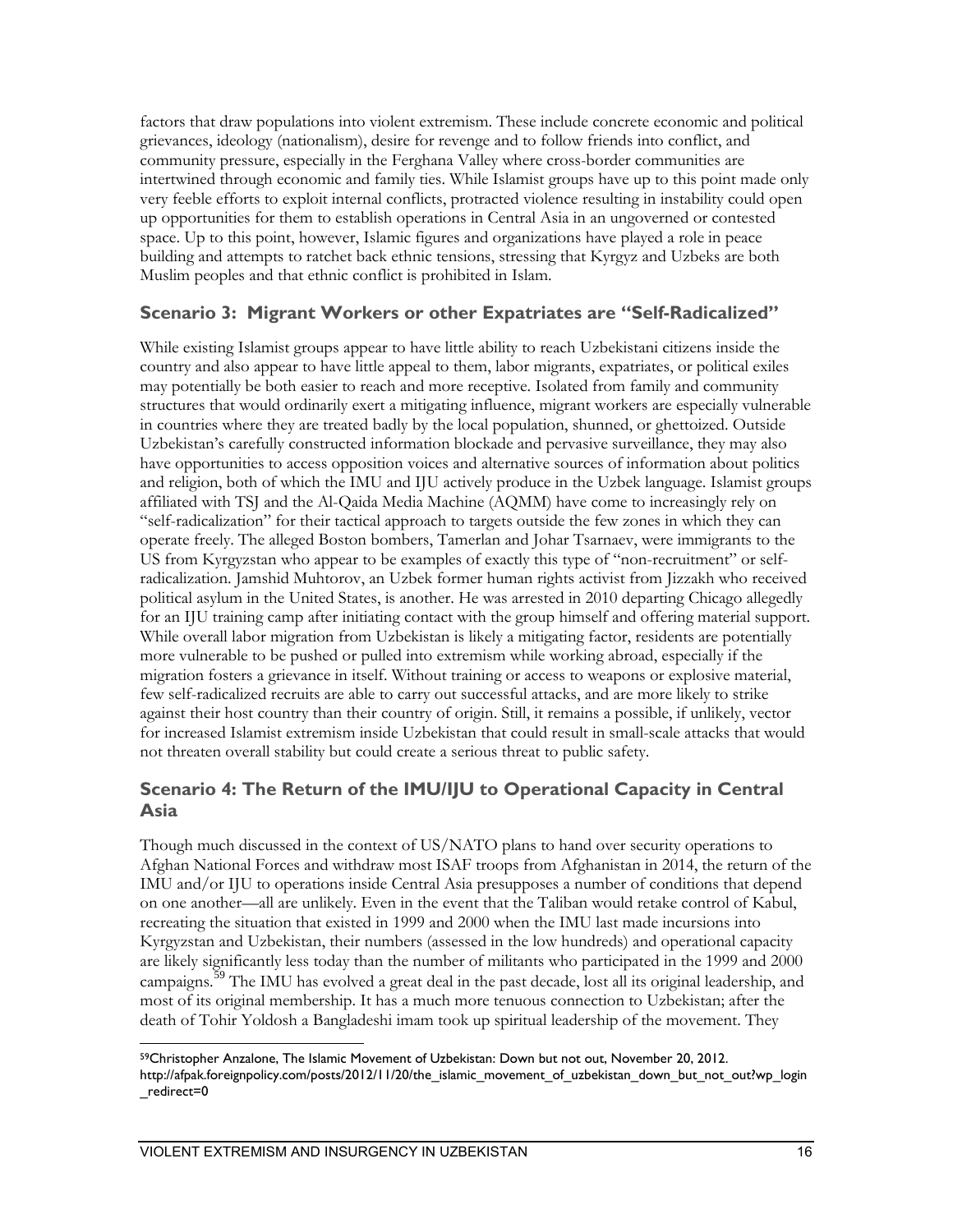currently specialize in small-scale assassination operations in Afghanistan that could prove disruptive to public safety in Uzbekistan if they were able to stage similar attacks there, but would not pose a serious threat to state stability or survival. Without tacit support from Tajikistan, which now regards the IMU as an active threat, it is unlikely that the IMU has the operational capacity to recreate even its previous operations, which similarly posed no existential threat to Uzbekistan or Kyrgyzstan. Assessments that emphasize this potential vector of threat also usually overlook the fact that the US will almost certainly retain the capability to conduct Special Operations and unmanned aerial strikes, both of which have severely degraded the operational capacity of Central Asia-focused extremist groups since 2001.

## **IV. POTENTIAL USG RESPONSES**

Uzbekistan presents significant challenge for USG responses chiefly because the current government is determined to resist democratizing or liberalizing reforms—and to some extent even reforms that might help create more socio-economic mobility for the populace—because of the threat these might pose the current order and centralized control over rents and resources. As Sean Roberts noted in the Kyrgyzstan report for this series, states resistant to reform require that development interventions build a popular constituency for reform—this is a steep task in Uzbekistan, where the USG and sponsored projects and organizations have few opportunities to interact freely with the population and where popular opinion has little influence on governance.<sup>[60](#page-25-0)</sup> Mistrust of the USG and US intentions, particularly with an eye to democratizing reforms that many in the Uzbek government accuse the US of promoting to undermine their national independence, further complicate the task of convincing Uzbekistani government stakeholders that development programs that might promote reform or social mobility are in their own interest.

Although significant drivers for violent extremism exist in Uzbekistan—especially corruption, human rights abuses, and denial of civil and political liberties—the above sections have demonstrated that these do not appear to threaten the emergence of violent extremism in the short term, particularly because of a lack of "pull" drivers that could draw the population into established extremist movements or organizations. This allows the USG to adopt a "long game" approach that can advocate gradual changes that may have more significant effects in the medium and long term and do more to either prevent sudden economic or political collapse that could rapidly give rise to conflict or help society weather a similar collapse without descending into violence. There are a few areas in which the USG can likely address the drivers that are present in a way that current government could more easily see corresponds to its own goals and priorities. These are:

1) **Education, including language instruction and opportunities for students to study in international institutions where they can acquire knowledge and skills that meet international standards**. Education can lay the foundation for a system of social mobility based on merit rather than patronage, nepotism, and corruption. Knowledge of a foreign language (other than Russian) gives citizens the opportunity to access more objective information beyond what is provided in the local, state-controlled press or other outlets that promote anti-American messaging (such as Russian media), nationalist groups, and Uzbek and Russian media outlets of extremist groups.

2) **Enhanced access to communications technologies that give users open access to information.** Open access compliments the same benefits provided by education, and likewise gives citizens the opportunity to acquire technical skills and create networks that promote social and

<span id="page-25-0"></span> $\overline{a}$ <sup>60</sup> Sean Roberts, Drivers for VE/I in Kyrgyzstan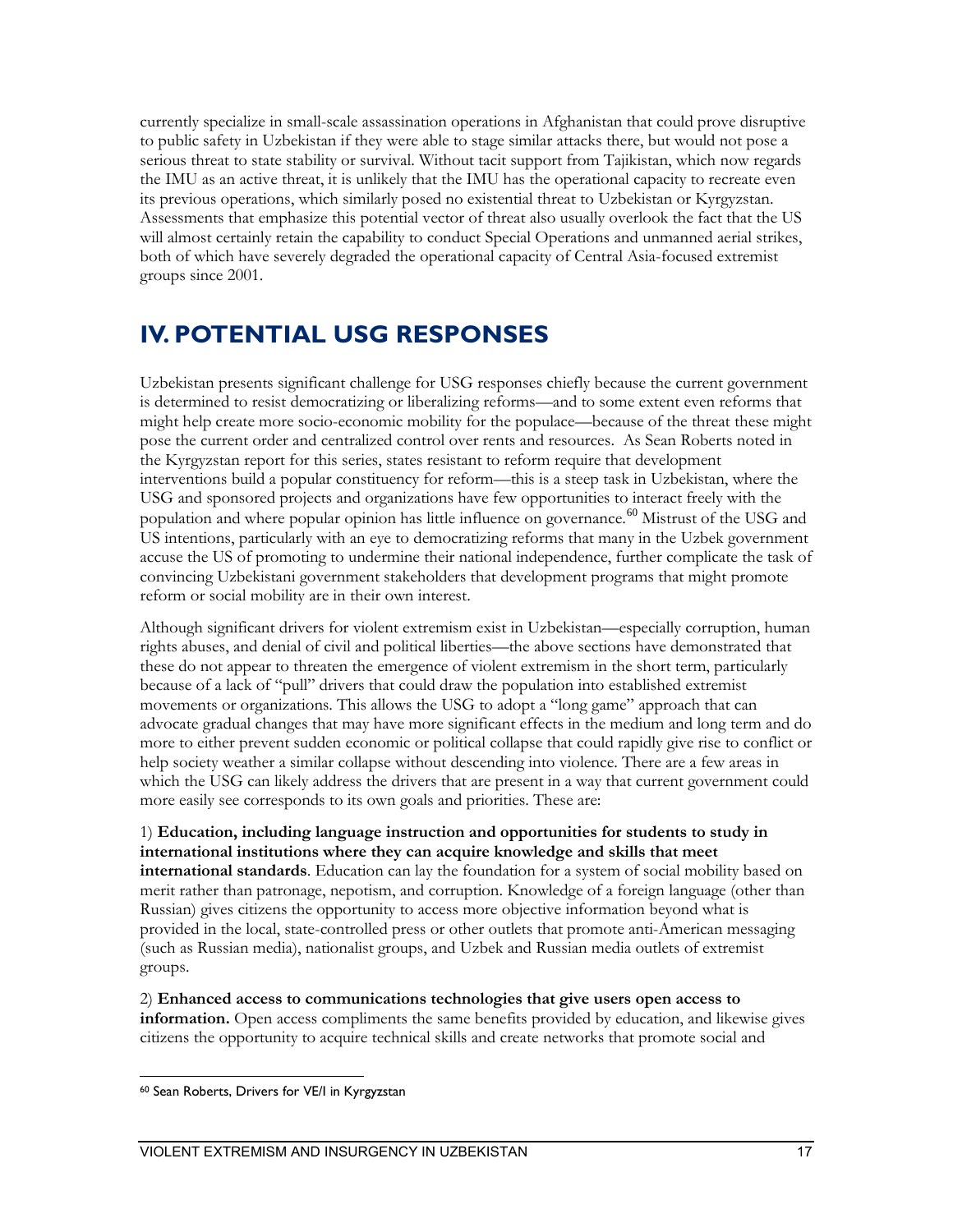economic advancement based on merit rather than corruption or patronage. It can also be used to increase transparency, document grievances, and organize non-violent (and non-extremist) responses.

3) **Support for religious freedom and moderate, independent religious organizations and institutions that can react to society's increasing interest in organizing their lives, communities, and moral decisions around religious principles.** Denial of basic religious freedoms and widespread human rights abuses against religiously observant Uzbekistanis are potentially the single strongest platform that extremist groups have for recruitment. Conversely, religious communities—when allowed to function—often provide critical social safety net and other community supports and functions that can mitigate many of the drivers for violent extremism that current state policies and weaknesses only help perpetuate. Similar support should be considered on a regional or multi-country level for communities and organizations that could serve the large numbers of Uzbek labor migrants and refugees living in other countries of the former USSR, who, as discussed above, may be particularly vulnerable to extremist messages.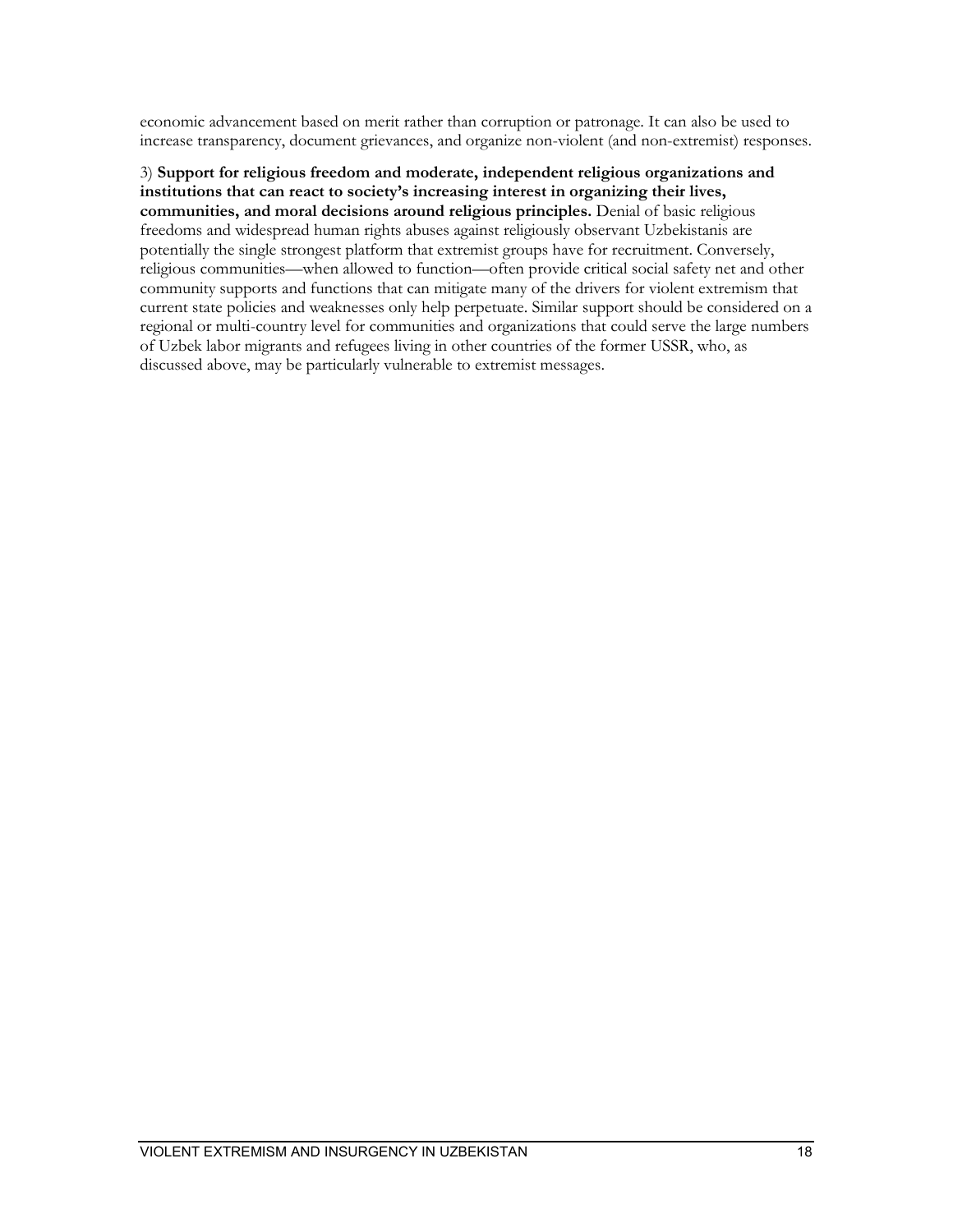# **ANNEX A: WORKS CITED**

"Взрывы 1999 года в Ташкенте: Теракт исламистов или спецслужб?" Ferghananews.ru, http://www.fergananews.com/article.php?id=7280

Abduvakhitov, Abdujabar. "Islamic Revivalism in Uzbekistan," in Dale F. Eickleman, ed. *Russia's Muslim Frontiers*  (Bloomington, IN: Indiana University Press, 1993), p. 85.

Anzalone, Christopher. The Islamic Movement of Uzbekistan: Down but not out, November 20, 2012. http://afpak.foreignpolicy.com/posts/2012/11/20/the\_islamic\_movement\_of\_uzbekistan\_down\_but\_not\_out?wp\_login \_redirect=0

Babajanov, Muminov et al; Allen Frank and Jahongir Mamatov, *Uzbek Islamic Debates: Texts, Translations and Commentary* (Springfield, VA: Dunwoody Press, 2006).

Babajanov, Muminov, von Kugelgan et al, *Disputy Musulmanskikh Religioznyx Avtoritetov v Tentralnoy Azii v XX Veke*  (Almaty: Dayk Press, 2007); Tasar, 539-548.

Barrick, Nathan. "Post-2014 Terrorist Threat in Central Asia: Keeping it Real," Registan.net, [http://registan.net/2013/01/28/defining-the-post-2014-terrorist-threat/.](http://registan.net/2013/01/28/defining-the-post-2014-terrorist-threat/) 

BBC Uzbek, "Nurchilar"ga ov davom etmoqda yohud bu oqimdan qo'rqish kerakmi?" June 23 2011. http://www.bbc.co.uk/uzbek/uzbekistan/2011/06/110623\_latin\_nurcilar.shtml

Boucher, Richard. "U.S. Department of State Designates the Islamic Jihad Group Under Executive Order 13224." http://merln.ndu.edu/archivepdf/terrorism/state/46838.pdf

Denoeux, Guilain and Carter, Lynn. 'Guide to the Drivers of Violent Extremism' (produced for USAID by Management Systems International, 2009) <http://transition.usaid.gov/locations/subsaharan\_africa/publications/docs/guide\_to\_drivers\_of\_ve.pdf>.

Freedom House, *Freedom in the World.* http://www.freedomhouse.org/report/freedom-world/freedom-world-2013

Hilgers, Irene. *Why Do Uzbeks have to be Muslims?: Exploring religiosity in the Ferghana Valley* in C.M. Hann, ed. *The*  Postsocialist Religious Question: Faith and Power in Central Asia and East-Central Europe (Muenster: Lit Verlag, 2006).

Human Rights Watch June 2005 Vol. 17, No. 5(D) ""Bullets Were Falling Like Rain:" The Andijan Massacre, May 13, 2005." ICG 2005.

Institute for War and Peace Reporting, "Uzbek Leader Wakes Up to Mass Emigration: President shows sudden concern for unemployed." January 25, 2013. http://iwpr.net/report-news/uzbek-leader-wakes-mass-emigration.

International Crisis Group

*Central Asia: Islam and the State*, Asia Report No. 59, 2003.

*Central Asian Islamist Mobilisation and Regional Security*, 1 March 2001, p. 8

"Uzbekistan: The Andijon Uprising" Crisis Group Asia Briefing N°38, 25 May 2005.

Keller, Shoshana. To Moscow, not Mecca: the Soviet Campaign against Islam in Central Asia, 1917-1941 (Westport, CN: Praeger 2001).

Kendzior, Sarah.

"The Curse of Stability in Central Asia," Foreign Policy: Democracy Lab, http://www.foreignpolicy.com/articles/2013/02/19/the\_curse\_of\_stability\_in\_central\_asia

*Digital Freedom of Expression in Uzbekistan: An example of social control and censorship in the 21st Century, New* America Foundation July 2012.

http://mediapolicy.newamerica.net/publications/policy/digital freedom of expression in uzbekistan

"Inventing Akromiya: The Role of Uzbek Propogandists in the Andijon Massacre." Demokratizatsiya, Fall 2006. pp 545-562.

Khalid, Adeeb. *Islam After Communism: Religion and Politics in Central Asia* (Berkeley: University of California Press, 2007),